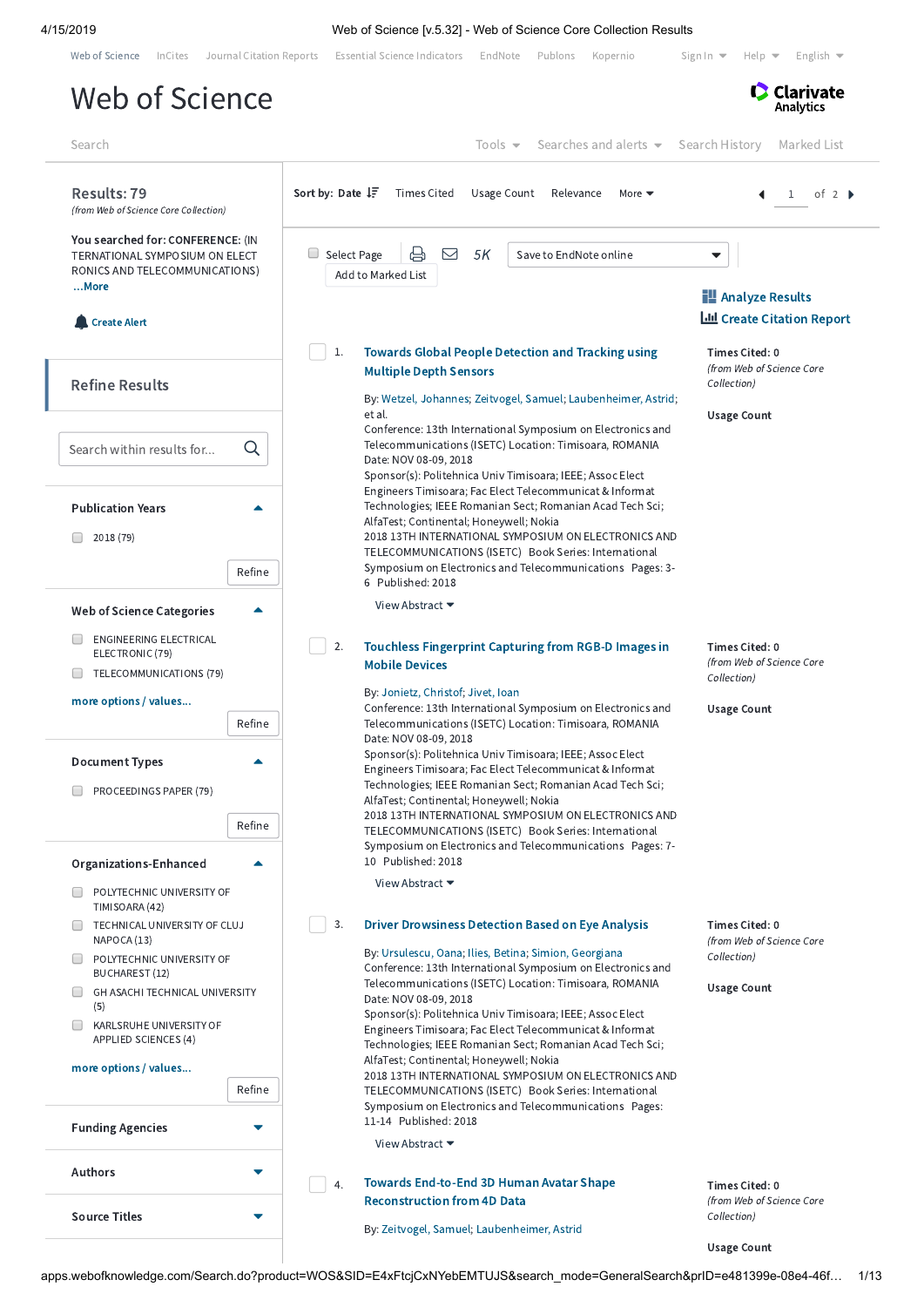### View all options

For advanced refine options, use

[Analyze](http://apps.webofknowledge.com/OutboundService.do?action=go&mode=raService&queryOption(summary_search_mode)=GeneralSearch&SID=E4xFtcjCxNYebEMTUJS&product=WOS&parentProduct=WOS&parentQid=13&colName=WOS&MARKEDLIST=0) Results

| Conference: 13th International Symposium on Electronics and |
|-------------------------------------------------------------|
| Telecommunications (ISETC) Location: Timisoara, ROMANIA     |
| Date: NOV 08-09, 2018                                       |
| Sponsor(s): Politehnica Univ Timisoara; IEEE; Assoc Elect   |
| Engineers Timisoara; Fac Elect Telecommunicat & Informat    |
| Technologies; IEEE Romanian Sect; Romanian Acad Tech Sci;   |
| AlfaTest; Continental; Honeywell; Nokia                     |
| 2018 13TH INTERNATIONAL SYMPOSIUM ON ELECTRONICS AND        |
| TELECOMMUNICATIONS (ISETC) Book Series: International       |
| Symposium on Electronics and Telecommunications Pages:      |
| 15-18 Published: 2018                                       |
| View Abstract $\blacktriangleright$                         |

View Abstract

#### Smart traffic sign detection on [autonomous](http://apps.webofknowledge.com/full_record.do?product=WOS&search_mode=GeneralSearch&qid=13&SID=E4xFtcjCxNYebEMTUJS&page=1&doc=5) car  $\vert$  5.

By: Sirbu, [Maria-Adelina](http://apps.webofknowledge.com/OneClickSearch.do?product=WOS&search_mode=OneClickSearch&excludeEventConfig=ExcludeIfFromFullRecPage&colName=WOS&SID=E4xFtcjCxNYebEMTUJS&field=AU&value=Sirbu,%20Maria-Adelina); [Baiasu,](http://apps.webofknowledge.com/OneClickSearch.do?product=WOS&search_mode=OneClickSearch&excludeEventConfig=ExcludeIfFromFullRecPage&colName=WOS&SID=E4xFtcjCxNYebEMTUJS&field=AU&value=Baiasu,%20Andrei) Andrei; [Bogdan,](http://apps.webofknowledge.com/OneClickSearch.do?product=WOS&search_mode=OneClickSearch&excludeEventConfig=ExcludeIfFromFullRecPage&colName=WOS&SID=E4xFtcjCxNYebEMTUJS&field=AU&value=Bogdan,%20Razan) Razan; et al. Conference: 13th International Symposium on Electronics and Telecommunications (ISETC) Location: Timisoara, ROMANIA Date: NOV 08-09, 2018 Sponsor(s): Politehnica Univ Timisoara; IEEE; Assoc Elect

Engineers Timisoara; Fac Elect Telecommunicat & Informat Technologies; IEEE Romanian Sect; Romanian Acad Tech Sci; AlfaTest; Continental; Honeywell; Nokia 2018 13TH INTERNATIONAL SYMPOSIUM ON ELECTRONICS AND TELECOMMUNICATIONS (ISETC) Book Series: International Symposium on Electronics and Telecommunications Pages: 19-22 Published: 2018

View Abstract ▼

#### A solution for [integrating](http://apps.webofknowledge.com/full_record.do?product=WOS&search_mode=GeneralSearch&qid=13&SID=E4xFtcjCxNYebEMTUJS&page=1&doc=6) the Vector CANCase XL with the Teradyne Test Station ICT  $\Box$  6.

### By: [Ionel,](http://apps.webofknowledge.com/OneClickSearch.do?product=WOS&search_mode=OneClickSearch&excludeEventConfig=ExcludeIfFromFullRecPage&colName=WOS&SID=E4xFtcjCxNYebEMTUJS&field=AU&value=Ionel,%20Raul) Raul; [Demian,](http://apps.webofknowledge.com/OneClickSearch.do?product=WOS&search_mode=OneClickSearch&excludeEventConfig=ExcludeIfFromFullRecPage&colName=WOS&SID=E4xFtcjCxNYebEMTUJS&field=AU&value=Demian,%20Petru) Petru

Conference: 13th International Symposium on Electronics and Telecommunications (ISETC) Location: Timisoara, ROMANIA Date: NOV 08-09, 2018 Sponsor(s): Politehnica Univ Timisoara; IEEE; Assoc Elect

Engineers Timisoara; Fac Elect Telecommunicat & Informat Technologies; IEEE Romanian Sect; Romanian Acad Tech Sci; AlfaTest; Continental; Honeywell; Nokia 2018 13TH INTERNATIONAL SYMPOSIUM ON ELECTRONICS AND

TELECOMMUNICATIONS (ISETC) Book Series: International Symposium on Electronics and Telecommunications Pages: 25-28 Published: 2018

View Abstract ▼

#### A Diversified Denoising System for [Biomedical](http://apps.webofknowledge.com/full_record.do?product=WOS&search_mode=GeneralSearch&qid=13&SID=E4xFtcjCxNYebEMTUJS&page=1&doc=7) Images  $\Box$  7.

### By: [Stolojescu-Crisan,](http://apps.webofknowledge.com/OneClickSearch.do?product=WOS&search_mode=OneClickSearch&excludeEventConfig=ExcludeIfFromFullRecPage&colName=WOS&SID=E4xFtcjCxNYebEMTUJS&field=AU&value=Stolojescu-Crisan,%20Cristina) Cristina

Conference: 13th International Symposium on Electronics and Telecommunications (ISETC) Location: Timisoara, ROMANIA Date: NOV 08-09, 2018

Sponsor(s): Politehnica Univ Timisoara; IEEE; Assoc Elect Engineers Timisoara; Fac Elect Telecommunicat & Informat Technologies; IEEE Romanian Sect; Romanian Acad Tech Sci; AlfaTest; Continental; Honeywell; Nokia 2018 13TH INTERNATIONAL SYMPOSIUM ON ELECTRONICS AND TELECOMMUNICATIONS (ISETC) Book Series: International Symposium on Electronics and Telecommunications Pages: 29-32 Published: 2018

View Abstract ▼

#### Interactive Adaptation Algorithm for [Neurorehabilitation](http://apps.webofknowledge.com/full_record.do?product=WOS&search_mode=GeneralSearch&qid=13&SID=E4xFtcjCxNYebEMTUJS&page=1&doc=8) of Sensorimotor Function  $\Box$  8.

By: [Hussain,](http://apps.webofknowledge.com/OneClickSearch.do?product=WOS&search_mode=OneClickSearch&excludeEventConfig=ExcludeIfFromFullRecPage&colName=WOS&SID=E4xFtcjCxNYebEMTUJS&field=AU&value=Hussain,%20Kashif) Kashif; [Alsadoon,](http://apps.webofknowledge.com/OneClickSearch.do?product=WOS&search_mode=OneClickSearch&excludeEventConfig=ExcludeIfFromFullRecPage&colName=WOS&SID=E4xFtcjCxNYebEMTUJS&field=AU&value=Alsadoon,%20Abeer) Abeer; [Prasad,](http://apps.webofknowledge.com/OneClickSearch.do?product=WOS&search_mode=OneClickSearch&excludeEventConfig=ExcludeIfFromFullRecPage&colName=WOS&SID=E4xFtcjCxNYebEMTUJS&field=AU&value=Prasad,%20P.%20W.%20C.) P. W. C.; et al. Conference: 13th International Symposium on Electronics and Telecommunications (ISETC) Location: Timisoara, ROMANIA Date: NOV 08-09, 2018 Sponsor(s): Politehnica Univ Timisoara; IEEE; Assoc Elect Engineers Timisoara; Fac Elect Telecommunicat & Informat Technologies; IEEE Romanian Sect; Romanian Acad Tech Sci; AlfaTest; Continental; Honeywell; Nokia

2018 13TH INTERNATIONAL SYMPOSIUM ON ELECTRONICS AND TELECOMMUNICATIONS (ISETC) Book Series: International

Times Cited: 0 (from Web of Science Core Collection)

Usage Count

Times Cited: 0 (from Web of Science Core Collection)

Usage Count

Times Cited: 0 (from Web of Science Core Collection)

Usage Count

Times Cited: 0 (from Web of Science Core Collection)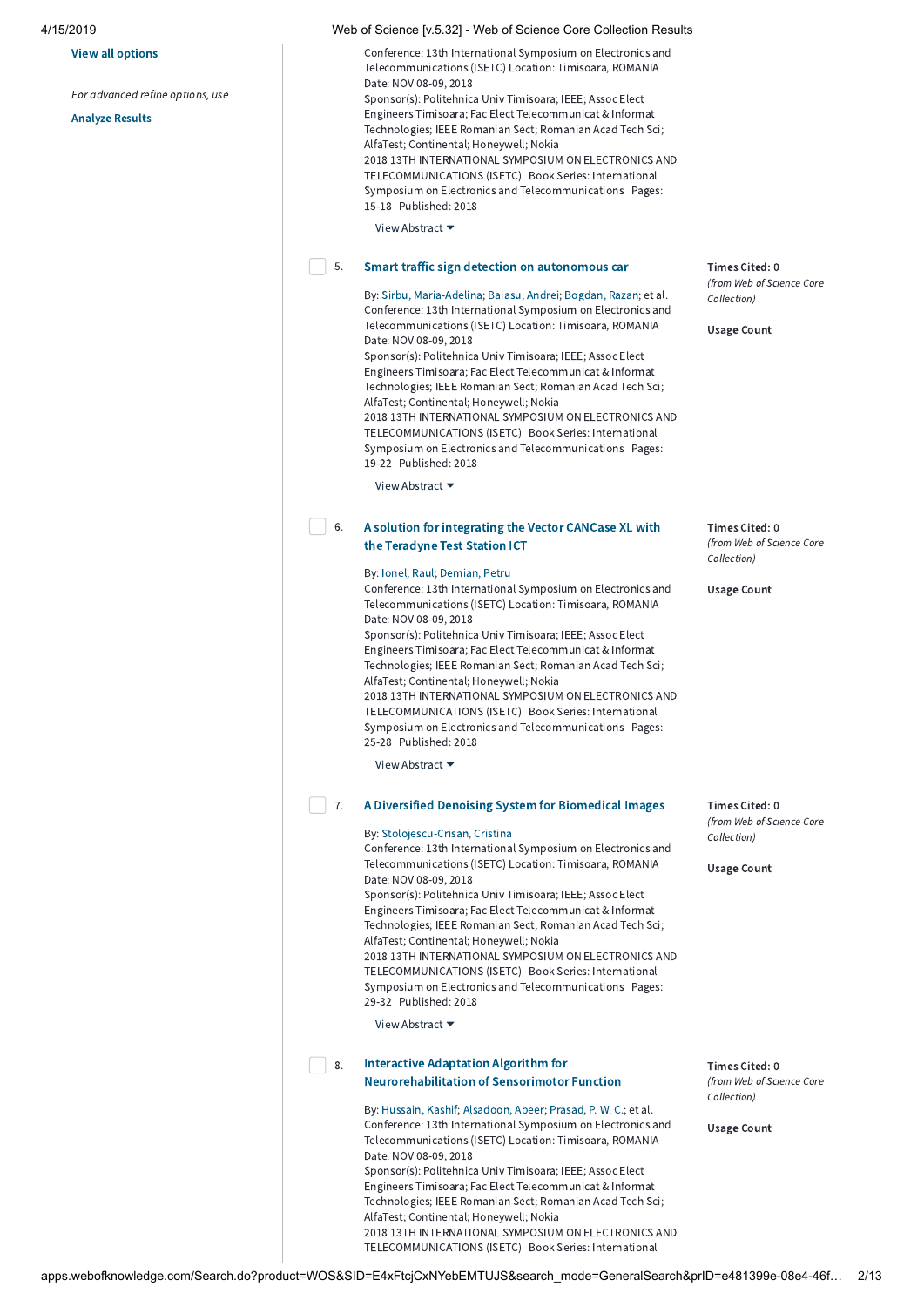Symposium on Electronics and Telecommunications Pages: 33-37 Published: 2018

View Abstract ▼

### An overview of intelligent surveillance systems [development](http://apps.webofknowledge.com/full_record.do?product=WOS&search_mode=GeneralSearch&qid=13&SID=E4xFtcjCxNYebEMTUJS&page=1&doc=9) 9.

By: [Adrian,](http://apps.webofknowledge.com/OneClickSearch.do?product=WOS&search_mode=OneClickSearch&excludeEventConfig=ExcludeIfFromFullRecPage&colName=WOS&SID=E4xFtcjCxNYebEMTUJS&field=AU&value=Adrian,%20Avram%20Ionel) Avram Ionel; Ismet, [Porobic](http://apps.webofknowledge.com/OneClickSearch.do?product=WOS&search_mode=OneClickSearch&excludeEventConfig=ExcludeIfFromFullRecPage&colName=WOS&SID=E4xFtcjCxNYebEMTUJS&field=AU&value=Ismet,%20Porobic); Petru, [Papazian](http://apps.webofknowledge.com/OneClickSearch.do?product=WOS&search_mode=OneClickSearch&excludeEventConfig=ExcludeIfFromFullRecPage&colName=WOS&SID=E4xFtcjCxNYebEMTUJS&field=AU&value=Petru,%20Papazian) Conference: 13th International Symposium on Electronics and Telecommunications (ISETC) Location: Timisoara, ROMANIA Date: NOV 08-09, 2018

Sponsor(s): Politehnica Univ Timisoara; IEEE; Assoc Elect Engineers Timisoara; Fac Elect Telecommunicat & Informat Technologies; IEEE Romanian Sect; Romanian Acad Tech Sci; AlfaTest; Continental; Honeywell; Nokia 2018 13TH INTERNATIONAL SYMPOSIUM ON ELECTRONICS AND TELECOMMUNICATIONS (ISETC) Book Series: International Symposium on Electronics and Telecommunications Pages: 38-43 Published: 2018

View Abstract ▼

# 10. Stand for the functional testing [automation](http://apps.webofknowledge.com/full_record.do?product=WOS&search_mode=GeneralSearch&qid=13&SID=E4xFtcjCxNYebEMTUJS&page=1&doc=10) of the electronic modules

By: [Ana-Maria,](http://apps.webofknowledge.com/OneClickSearch.do?product=WOS&search_mode=OneClickSearch&excludeEventConfig=ExcludeIfFromFullRecPage&colName=WOS&SID=E4xFtcjCxNYebEMTUJS&field=AU&value=Ana-Maria,%20Bujanca) Bujanca; [Georgiana,](http://apps.webofknowledge.com/OneClickSearch.do?product=WOS&search_mode=OneClickSearch&excludeEventConfig=ExcludeIfFromFullRecPage&colName=WOS&SID=E4xFtcjCxNYebEMTUJS&field=AU&value=Georgiana,%20Haiducu%20Cristina) Haiducu Cristina; [Ioan,](http://apps.webofknowledge.com/OneClickSearch.do?product=WOS&search_mode=OneClickSearch&excludeEventConfig=ExcludeIfFromFullRecPage&colName=WOS&SID=E4xFtcjCxNYebEMTUJS&field=AU&value=Ioan,%20Lie) Lie Conference: 13th International Symposium on Electronics and Telecommunications (ISETC) Location: Timisoara, ROMANIA Date: NOV 08-09, 2018

Sponsor(s): Politehnica Univ Timisoara; IEEE; Assoc Elect Engineers Timisoara; Fac Elect Telecommunicat & Informat Technologies; IEEE Romanian Sect; Romanian Acad Tech Sci; AlfaTest; Continental; Honeywell; Nokia 2018 13TH INTERNATIONAL SYMPOSIUM ON ELECTRONICS AND TELECOMMUNICATIONS (ISETC) Book Series: International Symposium on Electronics and Telecommunications Pages:

44-47 Published: 2018

## View Abstract ▼

# 11. Automatic testing of [automotive](http://apps.webofknowledge.com/full_record.do?product=WOS&search_mode=GeneralSearch&qid=13&SID=E4xFtcjCxNYebEMTUJS&page=1&doc=11) electronic modules for cranking conditions

By: [Georgiana,](http://apps.webofknowledge.com/OneClickSearch.do?product=WOS&search_mode=OneClickSearch&excludeEventConfig=ExcludeIfFromFullRecPage&colName=WOS&SID=E4xFtcjCxNYebEMTUJS&field=AU&value=Georgiana,%20Haiducu%20Cristina) Haiducu Cristina; [Ana-Maria,](http://apps.webofknowledge.com/OneClickSearch.do?product=WOS&search_mode=OneClickSearch&excludeEventConfig=ExcludeIfFromFullRecPage&colName=WOS&SID=E4xFtcjCxNYebEMTUJS&field=AU&value=Ana-Maria,%20Bujanca) Bujanca; [Ioan,](http://apps.webofknowledge.com/OneClickSearch.do?product=WOS&search_mode=OneClickSearch&excludeEventConfig=ExcludeIfFromFullRecPage&colName=WOS&SID=E4xFtcjCxNYebEMTUJS&field=AU&value=Ioan,%20Lie) Lie Conference: 13th International Symposium on Electronics and Telecommunications (ISETC) Location: Timisoara, ROMANIA Date: NOV 08-09, 2018

Sponsor(s): Politehnica Univ Timisoara; IEEE; Assoc Elect Engineers Timisoara; Fac Elect Telecommunicat & Informat Technologies; IEEE Romanian Sect; Romanian Acad Tech Sci; AlfaTest; Continental; Honeywell; Nokia 2018 13TH INTERNATIONAL SYMPOSIUM ON ELECTRONICS AND TELECOMMUNICATIONS (ISETC) Book Series: International Symposium on Electronics and Telecommunications Pages: 48-51 Published: 2018

View Abstract ▼

# 12. Extension of a Glycaemic Control Medical [Application](http://apps.webofknowledge.com/full_record.do?product=WOS&search_mode=GeneralSearch&qid=13&SID=E4xFtcjCxNYebEMTUJS&page=1&doc=12) with New Functions and Ergonomic User Interface Elements

By: [Schweisthal,](http://apps.webofknowledge.com/OneClickSearch.do?product=WOS&search_mode=OneClickSearch&excludeEventConfig=ExcludeIfFromFullRecPage&colName=WOS&SID=E4xFtcjCxNYebEMTUJS&field=AU&value=Schweisthal,%20Brigitte%20Beatrix) Brigitte Beatrix; [Benyo,](http://apps.webofknowledge.com/OneClickSearch.do?product=WOS&search_mode=OneClickSearch&excludeEventConfig=ExcludeIfFromFullRecPage&colName=WOS&SID=E4xFtcjCxNYebEMTUJS&field=AU&value=Benyo,%20Balazs) Balazs; [Szlavecz,](http://apps.webofknowledge.com/OneClickSearch.do?product=WOS&search_mode=OneClickSearch&excludeEventConfig=ExcludeIfFromFullRecPage&colName=WOS&SID=E4xFtcjCxNYebEMTUJS&field=AU&value=Szlavecz,%20Akos) Akos; et al. Conference: 13th International Symposium on Electronics and

Telecommunications (ISETC) Location: Timisoara, ROMANIA Date: NOV 08-09, 2018 Sponsor(s): Politehnica Univ Timisoara; IEEE; Assoc Elect Engineers Timisoara; Fac Elect Telecommunicat & Informat Technologies; IEEE Romanian Sect; Romanian Acad Tech Sci; AlfaTest; Continental; Honeywell; Nokia 2018 13TH INTERNATIONAL SYMPOSIUM ON ELECTRONICS AND TELECOMMUNICATIONS (ISETC) Book Series: International Symposium on Electronics and Telecommunications Pages:

View Abstract ▼

52-55 Published: 2018

Times Cited: 0 (from Web of Science Core Collection)

Usage Count

Times Cited: 0 (from Web of Science Core Collection)

Usage Count

Times Cited: 0 (from Web of Science Core Collection)

Usage Count

Times Cited: 0 (from Web of Science Core Collection)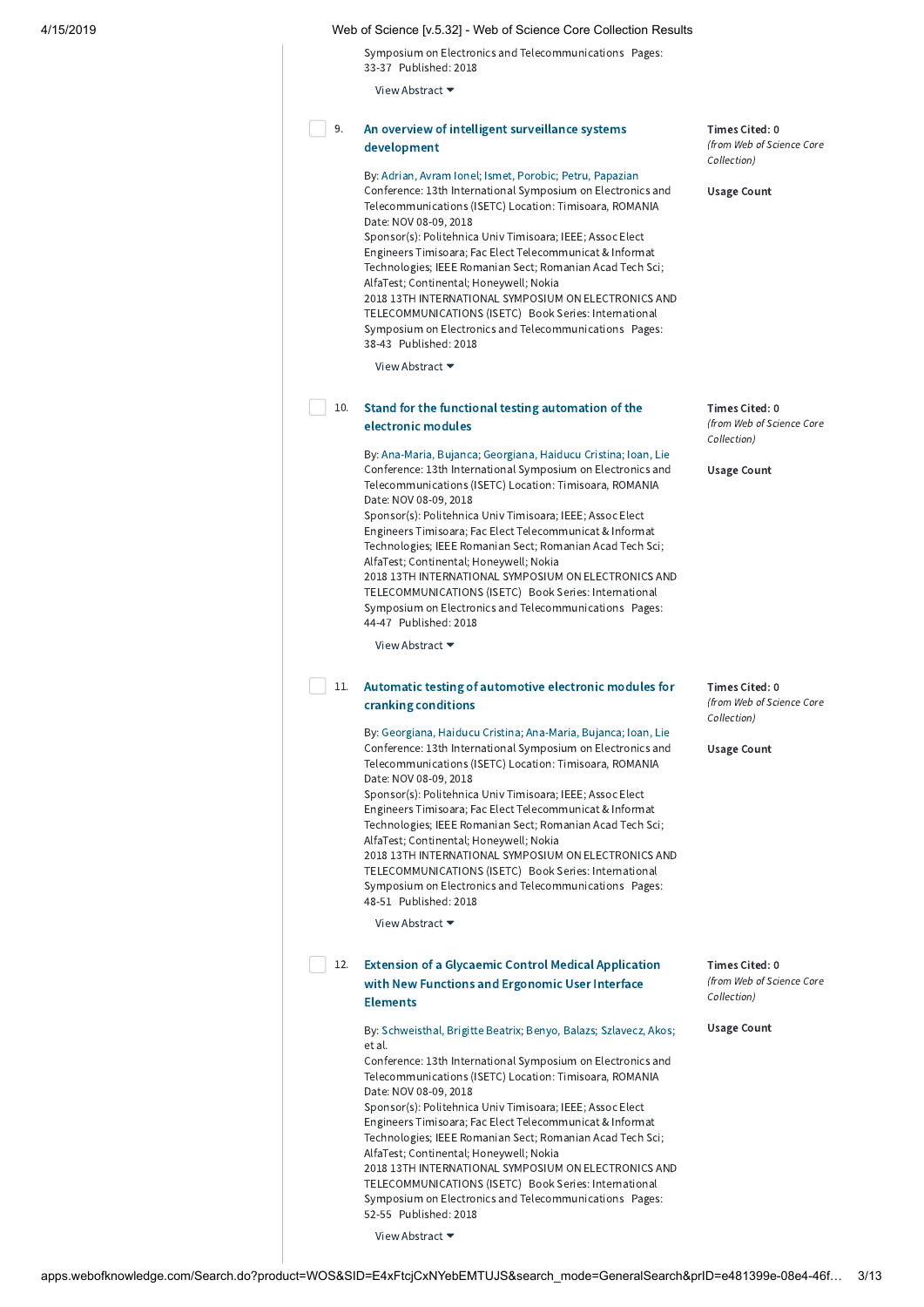| 4/15/2019 | Web of Science [v.5.32] - Web of Science Core Collection Results |
|-----------|------------------------------------------------------------------|
|-----------|------------------------------------------------------------------|

# Terrestrial Drone Creation from Rover, Robotic Arm and [Raspberry](http://apps.webofknowledge.com/full_record.do?product=WOS&search_mode=GeneralSearch&qid=13&SID=E4xFtcjCxNYebEMTUJS&page=1&doc=13) Pi with Sun Tracker Function By: [Szabo,](http://apps.webofknowledge.com/OneClickSearch.do?product=WOS&search_mode=OneClickSearch&excludeEventConfig=ExcludeIfFromFullRecPage&colName=WOS&SID=E4xFtcjCxNYebEMTUJS&field=AU&value=Szabo,%20Roland) Roland Conference: 13th International Symposium on Electronics and Telecommunications (ISETC) Location: Timisoara, ROMANIA Date: NOV 08-09, 2018 Sponsor(s): Politehnica Univ Timisoara; IEEE; Assoc Elect 13.

Engineers Timisoara; Fac Elect Telecommunicat & Informat Technologies; IEEE Romanian Sect; Romanian Acad Tech Sci; AlfaTest; Continental; Honeywell; Nokia 2018 13TH INTERNATIONAL SYMPOSIUM ON ELECTRONICS AND TELECOMMUNICATIONS (ISETC) Book Series: International

Symposium on Electronics and Telecommunications Pages: 59-62 Published: 2018

View Abstract ▼

#### Power [Dissipation](http://apps.webofknowledge.com/full_record.do?product=WOS&search_mode=GeneralSearch&qid=13&SID=E4xFtcjCxNYebEMTUJS&page=1&doc=14) Estimation of CMOS Digital Circuits at the Gate Level in VHDL 14.

By: Chereja, [Verginia-Iulia-Maria;](http://apps.webofknowledge.com/OneClickSearch.do?product=WOS&search_mode=OneClickSearch&excludeEventConfig=ExcludeIfFromFullRecPage&colName=WOS&SID=E4xFtcjCxNYebEMTUJS&field=AU&value=Chereja,%20Verginia-Iulia-Maria) Potarniche, [Adriana-Ioana;](http://apps.webofknowledge.com/OneClickSearch.do?product=WOS&search_mode=OneClickSearch&excludeEventConfig=ExcludeIfFromFullRecPage&colName=WOS&SID=E4xFtcjCxNYebEMTUJS&field=AU&value=Potarniche,%20Adriana-Ioana) Ranga, [Sergiu-Alex;](http://apps.webofknowledge.com/OneClickSearch.do?product=WOS&search_mode=OneClickSearch&excludeEventConfig=ExcludeIfFromFullRecPage&colName=WOS&SID=E4xFtcjCxNYebEMTUJS&field=AU&value=Ranga,%20Sergiu-Alex) et al. Conference: 13th International Symposium on Electronics and

Telecommunications (ISETC) Location: Timisoara, ROMANIA Date: NOV 08-09, 2018 Sponsor(s): Politehnica Univ Timisoara; IEEE; Assoc Elect

Engineers Timisoara; Fac Elect Telecommunicat & Informat Technologies; IEEE Romanian Sect; Romanian Acad Tech Sci; AlfaTest; Continental; Honeywell; Nokia 2018 13TH INTERNATIONAL SYMPOSIUM ON ELECTRONICS AND TELECOMMUNICATIONS (ISETC) Book Series: International Symposium on Electronics and Telecommunications Pages: 63-66 Published: 2018

View Abstract ▼

#### Effect of mixed-phase copper oxide on photovoltaic performance of p-type [dye-sensitized](http://apps.webofknowledge.com/full_record.do?product=WOS&search_mode=GeneralSearch&qid=13&SID=E4xFtcjCxNYebEMTUJS&page=1&doc=15) solar cells  $\Box$  15.

By: Ursu, [Daniel](http://apps.webofknowledge.com/OneClickSearch.do?product=WOS&search_mode=OneClickSearch&excludeEventConfig=ExcludeIfFromFullRecPage&colName=WOS&SID=E4xFtcjCxNYebEMTUJS&field=AU&value=Ursu,%20Daniel); Dabici, [Anamaria](http://apps.webofknowledge.com/OneClickSearch.do?product=WOS&search_mode=OneClickSearch&excludeEventConfig=ExcludeIfFromFullRecPage&colName=WOS&SID=E4xFtcjCxNYebEMTUJS&field=AU&value=Dabici,%20Anamaria); Bublea, [Neli-Camelia;](http://apps.webofknowledge.com/OneClickSearch.do?product=WOS&search_mode=OneClickSearch&excludeEventConfig=ExcludeIfFromFullRecPage&colName=WOS&SID=E4xFtcjCxNYebEMTUJS&field=AU&value=Bublea,%20Neli-Camelia) et al. Conference: 13th International Symposium on Electronics and Telecommunications (ISETC) Location: Timisoara, ROMANIA Date: NOV 08-09, 2018

Sponsor(s): Politehnica Univ Timisoara; IEEE; Assoc Elect Engineers Timisoara; Fac Elect Telecommunicat & Informat Technologies; IEEE Romanian Sect; Romanian Acad Tech Sci; AlfaTest; Continental; Honeywell; Nokia 2018 13TH INTERNATIONAL SYMPOSIUM ON ELECTRONICS AND TELECOMMUNICATIONS (ISETC) Book Series: International Symposium on Electronics and Telecommunications Pages: 67-69 Published: 2018

View Abstract ▼

#### Capacitive Touch Sensor Used In Visually Impaired Aid [Equipments](http://apps.webofknowledge.com/full_record.do?product=WOS&search_mode=GeneralSearch&qid=13&SID=E4xFtcjCxNYebEMTUJS&page=1&doc=16)  $\Box$  16.

## By: [Munteanu,](http://apps.webofknowledge.com/OneClickSearch.do?product=WOS&search_mode=OneClickSearch&excludeEventConfig=ExcludeIfFromFullRecPage&colName=WOS&SID=E4xFtcjCxNYebEMTUJS&field=AU&value=Munteanu,%20Dragos) Dragos; [Popovici,](http://apps.webofknowledge.com/OneClickSearch.do?product=WOS&search_mode=OneClickSearch&excludeEventConfig=ExcludeIfFromFullRecPage&colName=WOS&SID=E4xFtcjCxNYebEMTUJS&field=AU&value=Popovici,%20Adrian) Adrian

Conference: 13th International Symposium on Electronics and Telecommunications (ISETC) Location: Timisoara, ROMANIA Date: NOV 08-09, 2018 Sponsor(s): Politehnica Univ Timisoara; IEEE; Assoc Elect Engineers Timisoara; Fac Elect Telecommunicat & Informat Technologies; IEEE Romanian Sect; Romanian Acad Tech Sci;

AlfaTest; Continental; Honeywell; Nokia 2018 13TH INTERNATIONAL SYMPOSIUM ON ELECTRONICS AND TELECOMMUNICATIONS (ISETC) Book Series: International Symposium on Electronics and Telecommunications Pages: 70-73 Published: 2018

View Abstract ▼

### 17. [Implementation](http://apps.webofknowledge.com/full_record.do?product=WOS&search_mode=GeneralSearch&qid=13&SID=E4xFtcjCxNYebEMTUJS&page=1&doc=17) of Google Assistant on Rasberry Pi

By: Mischie, [Septimiu;](http://apps.webofknowledge.com/OneClickSearch.do?product=WOS&search_mode=OneClickSearch&excludeEventConfig=ExcludeIfFromFullRecPage&colName=WOS&SID=E4xFtcjCxNYebEMTUJS&field=AU&value=Mischie,%20Septimiu) [Matiu-Iovan,](http://apps.webofknowledge.com/OneClickSearch.do?product=WOS&search_mode=OneClickSearch&excludeEventConfig=ExcludeIfFromFullRecPage&colName=WOS&SID=E4xFtcjCxNYebEMTUJS&field=AU&value=Matiu-Iovan,%20Liliana) Liliana; [Gasparesc,](http://apps.webofknowledge.com/OneClickSearch.do?product=WOS&search_mode=OneClickSearch&excludeEventConfig=ExcludeIfFromFullRecPage&colName=WOS&SID=E4xFtcjCxNYebEMTUJS&field=AU&value=Gasparesc,%20Gabriel) Gabriel Conference: 13th International Symposium on Electronics and Telecommunications (ISETC) Location: Timisoara, ROMANIA

Times Cited: 0 (from Web of Science Core Collection)

Usage Count

Times Cited: 0 (from Web of Science Core Collection)

Usage Count

Times Cited: 0 (from Web of Science Core Collection)

Usage Count

Times Cited: 0 (from Web of Science Core Collection)

Usage Count

Times Cited: 0 (from Web of Science Core Collection)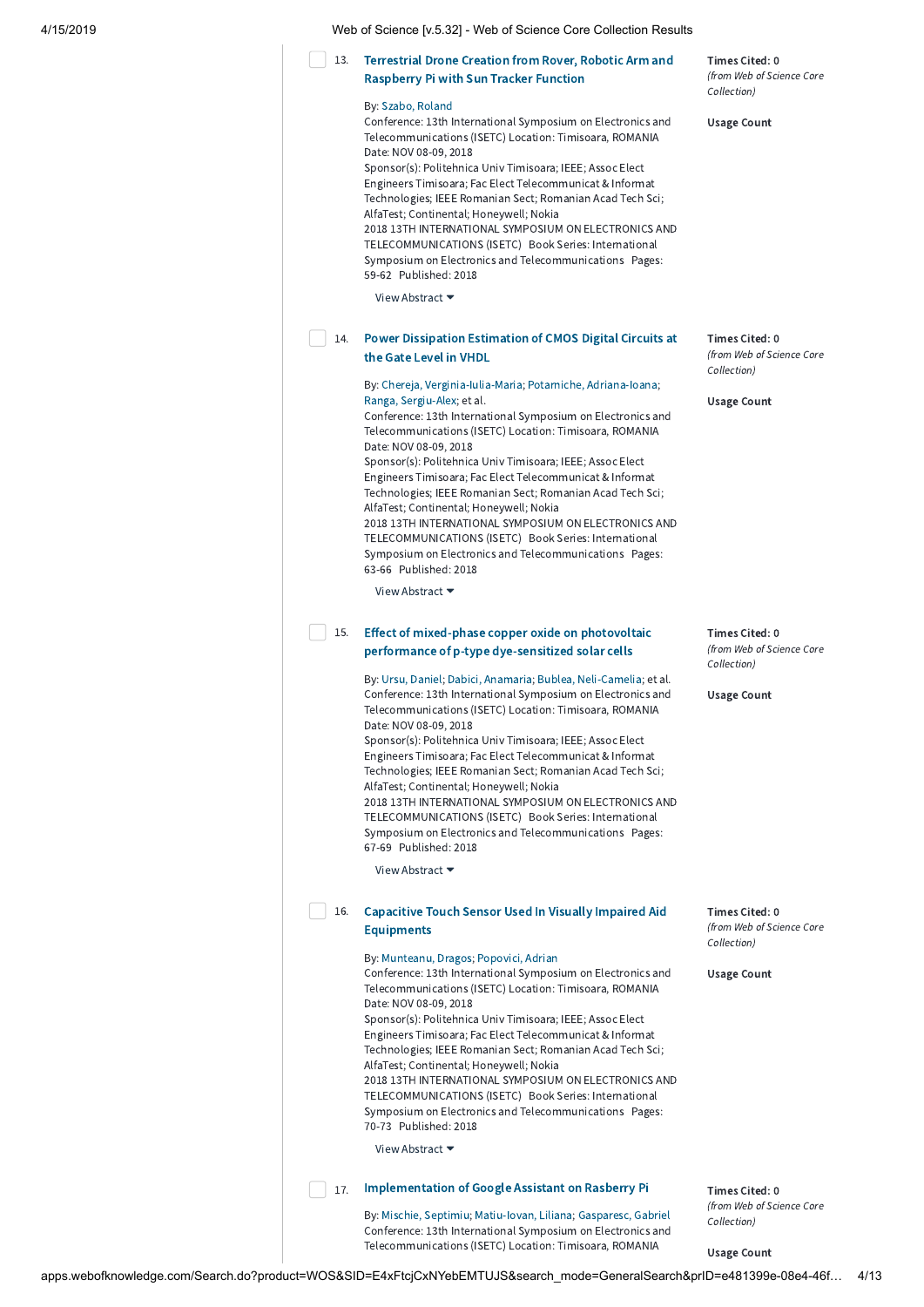| 4/15/2019 |     | Web of Science [v.5.32] - Web of Science Core Collection Results                                                                                                                                                                                                                                                                                                                                                                                                                                                                                                                                                                                                                                                           |                                                                                  |
|-----------|-----|----------------------------------------------------------------------------------------------------------------------------------------------------------------------------------------------------------------------------------------------------------------------------------------------------------------------------------------------------------------------------------------------------------------------------------------------------------------------------------------------------------------------------------------------------------------------------------------------------------------------------------------------------------------------------------------------------------------------------|----------------------------------------------------------------------------------|
|           |     | Date: NOV 08-09, 2018<br>Sponsor(s): Politehnica Univ Timisoara; IEEE; Assoc Elect<br>Engineers Timisoara; Fac Elect Telecommunicat & Informat<br>Technologies; IEEE Romanian Sect; Romanian Acad Tech Sci;<br>AlfaTest; Continental; Honeywell; Nokia<br>2018 13TH INTERNATIONAL SYMPOSIUM ON ELECTRONICS AND<br>TELECOMMUNICATIONS (ISETC) Book Series: International<br>Symposium on Electronics and Telecommunications Pages:<br>74-77 Published: 2018                                                                                                                                                                                                                                                                 |                                                                                  |
|           |     | View Abstract ▼                                                                                                                                                                                                                                                                                                                                                                                                                                                                                                                                                                                                                                                                                                            |                                                                                  |
|           | 18. | Analysis of a PM Generator with Inset Magnets<br>By: Greconici, Marian; Madescu, Gheorghe; Mot, Martian; et al.<br>Conference: 13th International Symposium on Electronics and<br>Telecommunications (ISETC) Location: Timisoara, ROMANIA<br>Date: NOV 08-09, 2018<br>Sponsor(s): Politehnica Univ Timisoara; IEEE; Assoc Elect<br>Engineers Timisoara; Fac Elect Telecommunicat & Informat<br>Technologies; IEEE Romanian Sect; Romanian Acad Tech Sci;<br>AlfaTest; Continental; Honeywell; Nokia<br>2018 13TH INTERNATIONAL SYMPOSIUM ON ELECTRONICS AND<br>TELECOMMUNICATIONS (ISETC) Book Series: International<br>Symposium on Electronics and Telecommunications Pages:<br>78-81 Published: 2018<br>View Abstract ▼ | Times Cited: 0<br>(from Web of Science Core<br>Collection)<br><b>Usage Count</b> |
|           |     |                                                                                                                                                                                                                                                                                                                                                                                                                                                                                                                                                                                                                                                                                                                            |                                                                                  |
|           | 19. | <b>Enhancing the Output Current of a Simple Switcher</b><br><b>Analysis</b>                                                                                                                                                                                                                                                                                                                                                                                                                                                                                                                                                                                                                                                | Times Cited: 0<br>(from Web of Science Core                                      |
|           |     | By: Gontean, Aurel; Otesteanu, Marius; Babaita, Mircea<br>Conference: 13th International Symposium on Electronics and<br>Telecommunications (ISETC) Location: Timisoara, ROMANIA<br>Date: NOV 08-09, 2018<br>Sponsor(s): Politehnica Univ Timisoara; IEEE; Assoc Elect<br>Engineers Timisoara; Fac Elect Telecommunicat & Informat<br>Technologies; IEEE Romanian Sect; Romanian Acad Tech Sci;<br>AlfaTest; Continental; Honeywell; Nokia<br>2018 13TH INTERNATIONAL SYMPOSIUM ON ELECTRONICS AND<br>TELECOMMUNICATIONS (ISETC) Book Series: International<br>Symposium on Electronics and Telecommunications Pages:<br>82-85 Published: 2018                                                                             | Collection)<br><b>Usage Count</b>                                                |
|           |     | View Abstract $\blacktriangleright$                                                                                                                                                                                                                                                                                                                                                                                                                                                                                                                                                                                                                                                                                        |                                                                                  |
|           | 20. | Bag of Features vs Deep Neural Networks for Face<br>Recognition                                                                                                                                                                                                                                                                                                                                                                                                                                                                                                                                                                                                                                                            | Times Cited: 0<br>(from Web of Science Core<br>Collection)                       |
|           |     | By: Tomodan, Eliza Rebeca; Caleanu, Catalin Daniel<br>Conference: 13th International Symposium on Electronics and<br>Telecommunications (ISETC) Location: Timisoara, ROMANIA<br>Date: NOV 08-09, 2018<br>Sponsor(s): Politehnica Univ Timisoara; IEEE; Assoc Elect<br>Engineers Timisoara; Fac Elect Telecommunicat & Informat<br>Technologies; IEEE Romanian Sect; Romanian Acad Tech Sci;<br>AlfaTest; Continental; Honeywell; Nokia<br>2018 13TH INTERNATIONAL SYMPOSIUM ON ELECTRONICS AND<br>TELECOMMUNICATIONS (ISETC) Book Series: International<br>Symposium on Electronics and Telecommunications Pages:<br>89-92 Published: 2018<br>View Abstract ▼                                                              | <b>Usage Count</b>                                                               |
|           | 21. | Using the genetic algorithm to determine the<br>parameters of photovoltaic cells and panels                                                                                                                                                                                                                                                                                                                                                                                                                                                                                                                                                                                                                                | Times Cited: 0<br>(from Web of Science Core                                      |
|           |     | By: Cotfas, Daniel Tudor; Cotfas, Petru Adrian; Cataron, Angel<br>Conference: 13th International Symposium on Electronics and<br>Telecommunications (ISETC) Location: Timisoara, ROMANIA<br>Date: NOV 08-09, 2018<br>Sponsor(s): Politehnica Univ Timisoara; IEEE; Assoc Elect<br>Engineers Timisoara; Fac Elect Telecommunicat & Informat<br>Technologies; IEEE Romanian Sect; Romanian Acad Tech Sci;<br>AlfaTest; Continental; Honeywell; Nokia                                                                                                                                                                                                                                                                         | Collection)<br><b>Usage Count</b>                                                |
|           |     | 2018 13TH INTERNATIONAL SYMPOSIUM ON ELECTRONICS AND<br>TELECOMMUNICATIONS (ISETC) Book Series: International                                                                                                                                                                                                                                                                                                                                                                                                                                                                                                                                                                                                              |                                                                                  |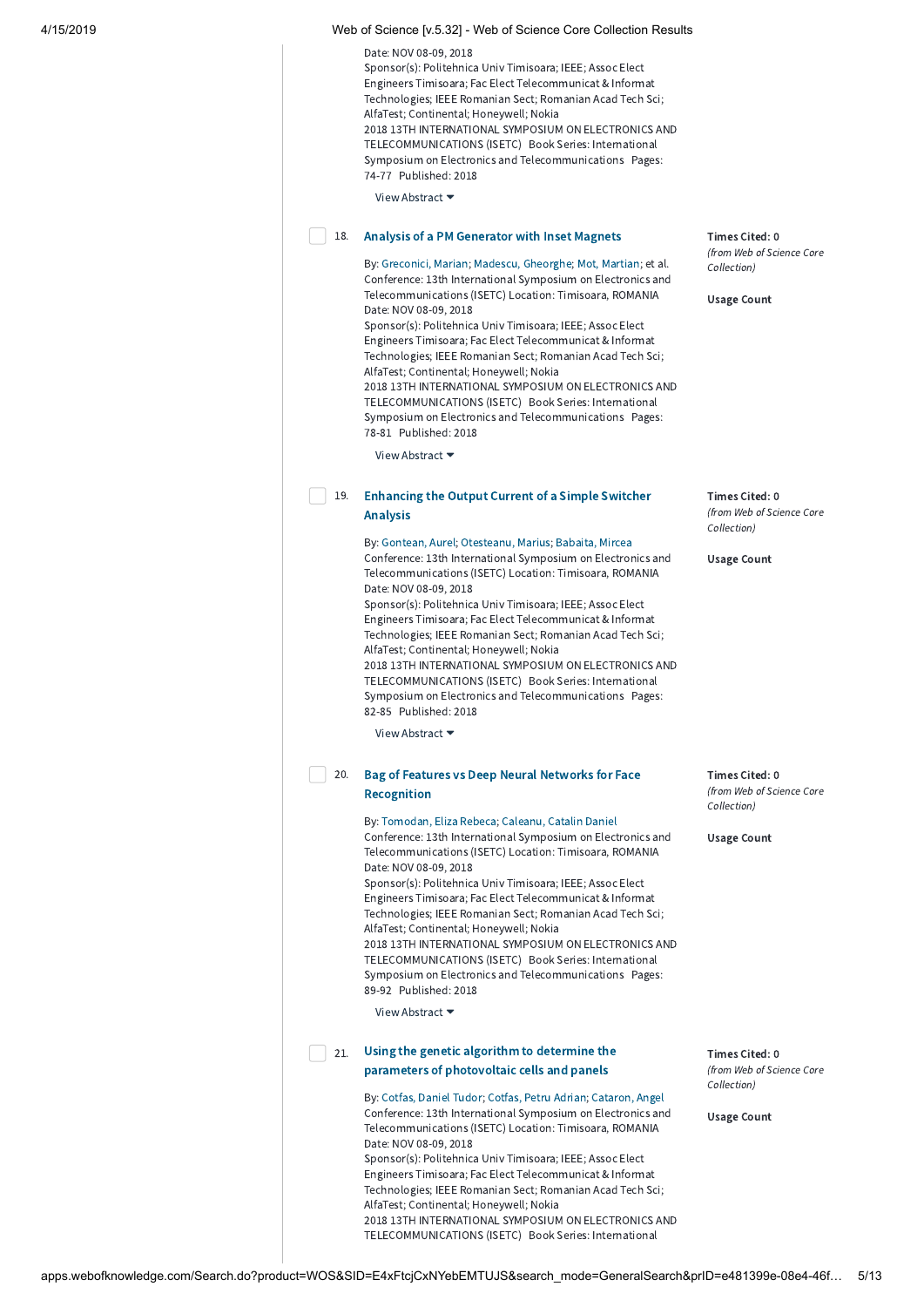Symposium on Electronics and Telecommunications Pages: 93-96 Published: 2018

View Abstract ▼

### Multiobjective Reinforcement Learning for [Reconfigurable](http://apps.webofknowledge.com/full_record.do?product=WOS&search_mode=GeneralSearch&qid=13&SID=E4xFtcjCxNYebEMTUJS&page=1&doc=22) Adaptive Optimal Control of Manufacturing Processes 22.

### By: [Dornheim,](http://apps.webofknowledge.com/OneClickSearch.do?product=WOS&search_mode=OneClickSearch&excludeEventConfig=ExcludeIfFromFullRecPage&colName=WOS&SID=E4xFtcjCxNYebEMTUJS&field=AU&value=Dornheim,%20Johannes) Johannes; Link, [Norbert](http://apps.webofknowledge.com/OneClickSearch.do?product=WOS&search_mode=OneClickSearch&excludeEventConfig=ExcludeIfFromFullRecPage&colName=WOS&SID=E4xFtcjCxNYebEMTUJS&field=AU&value=Link,%20Norbert)

Conference: 13th International Symposium on Electronics and Telecommunications (ISETC) Location: Timisoara, ROMANIA Date: NOV 08-09, 2018 Sponsor(s): Politehnica Univ Timisoara; IEEE; Assoc Elect Engineers Timisoara; Fac Elect Telecommunicat & Informat Technologies; IEEE Romanian Sect; Romanian Acad Tech Sci; AlfaTest; Continental; Honeywell; Nokia 2018 13TH INTERNATIONAL SYMPOSIUM ON ELECTRONICS AND

TELECOMMUNICATIONS (ISETC) Book Series: International Symposium on Electronics and Telecommunications Pages: 97-101 Published: 2018

View Abstract ▼

## 23. A Proposed Solution for [Analyzing](http://apps.webofknowledge.com/full_record.do?product=WOS&search_mode=GeneralSearch&qid=13&SID=E4xFtcjCxNYebEMTUJS&page=1&doc=23) the Behavior of a WSN using a Secured Neural Network Approach

By: Vladuta, [Valentin-Alexandr](http://apps.webofknowledge.com/OneClickSearch.do?product=WOS&search_mode=OneClickSearch&excludeEventConfig=ExcludeIfFromFullRecPage&colName=WOS&SID=E4xFtcjCxNYebEMTUJS&field=AU&value=Vladuta,%20Valentin-Alexandru)[u;](http://apps.webofknowledge.com/OneClickSearch.do?product=WOS&search_mode=OneClickSearch&excludeEventConfig=ExcludeIfFromFullRecPage&colName=WOS&SID=E4xFtcjCxNYebEMTUJS&field=AU&value=Patriciu,%20Victor%20Valeriu) Ghimes, [Ana-Maria](http://apps.webofknowledge.com/OneClickSearch.do?product=WOS&search_mode=OneClickSearch&excludeEventConfig=ExcludeIfFromFullRecPage&colName=WOS&SID=E4xFtcjCxNYebEMTUJS&field=AU&value=Ghimes,%20Ana-Maria); Patriciu, Victor Valeriu

Conference: 13th International Symposium on Electronics and Telecommunications (ISETC) Location: Timisoara, ROMANIA Date: NOV 08-09, 2018

Sponsor(s): Politehnica Univ Timisoara; IEEE; Assoc Elect Engineers Timisoara; Fac Elect Telecommunicat & Informat Technologies; IEEE Romanian Sect; Romanian Acad Tech Sci; AlfaTest; Continental; Honeywell; Nokia 2018 13TH INTERNATIONAL SYMPOSIUM ON ELECTRONICS AND

TELECOMMUNICATIONS (ISETC) Book Series: International Symposium on Electronics and Telecommunications Pages: 102-105 Published: 2018

View Abstract ▼

# 24. Dynamic [programming](http://apps.webofknowledge.com/full_record.do?product=WOS&search_mode=GeneralSearch&qid=13&SID=E4xFtcjCxNYebEMTUJS&page=1&doc=24) optimization algorithm applied in test case selection

### By: [Banias,](http://apps.webofknowledge.com/OneClickSearch.do?product=WOS&search_mode=OneClickSearch&excludeEventConfig=ExcludeIfFromFullRecPage&colName=WOS&SID=E4xFtcjCxNYebEMTUJS&field=AU&value=Banias,%20Ovidiu) Ovidiu

Conference: 13th International Symposium on Electronics and Telecommunications (ISETC) Location: Timisoara, ROMANIA Date: NOV 08-09, 2018 Sponsor(s): Politehnica Univ Timisoara; IEEE; Assoc Elect Engineers Timisoara; Fac Elect Telecommunicat & Informat

Technologies; IEEE Romanian Sect; Romanian Acad Tech Sci; AlfaTest; Continental; Honeywell; Nokia 2018 13TH INTERNATIONAL SYMPOSIUM ON ELECTRONICS AND TELECOMMUNICATIONS (ISETC) Book Series: International

Symposium on Electronics and Telecommunications Pages: 106-109 Published: 2018

View Abstract ▼

## 25. A Character [Prediction](http://apps.webofknowledge.com/full_record.do?product=WOS&search_mode=GeneralSearch&qid=13&SID=E4xFtcjCxNYebEMTUJS&page=1&doc=25) Approach in a Security Context using a Recurrent Neural Network

By: Ghimes, [Ana-Maria;](http://apps.webofknowledge.com/OneClickSearch.do?product=WOS&search_mode=OneClickSearch&excludeEventConfig=ExcludeIfFromFullRecPage&colName=WOS&SID=E4xFtcjCxNYebEMTUJS&field=AU&value=Ghimes,%20Ana-Maria) Avram, [Andrei-Marius;](http://apps.webofknowledge.com/OneClickSearch.do?product=WOS&search_mode=OneClickSearch&excludeEventConfig=ExcludeIfFromFullRecPage&colName=WOS&SID=E4xFtcjCxNYebEMTUJS&field=AU&value=Avram,%20Andrei-Marius) Vladuta, [Valentin-Alexandru](http://apps.webofknowledge.com/OneClickSearch.do?product=WOS&search_mode=OneClickSearch&excludeEventConfig=ExcludeIfFromFullRecPage&colName=WOS&SID=E4xFtcjCxNYebEMTUJS&field=AU&value=Vladuta,%20Valentin-Alexandru) Conference: 13th International Symposium on Electronics and Telecommunications (ISETC) Location: Timisoara, ROMANIA Date: NOV 08-09, 2018 Sponsor(s): Politehnica Univ Timisoara; IEEE; Assoc Elect Engineers Timisoara; Fac Elect Telecommunicat & Informat Technologies; IEEE Romanian Sect; Romanian Acad Tech Sci; AlfaTest; Continental; Honeywell; Nokia 2018 13TH INTERNATIONAL SYMPOSIUM ON ELECTRONICS AND TELECOMMUNICATIONS (ISETC) Book Series: International Symposium on Electronics and Telecommunications Pages: 110-113 Published: 2018

View Abstract ▼

Times Cited: 0 (from Web of Science Core Collection)

Usage Count

Times Cited: 0 (from Web of Science Core Collection)

Usage Count

Times Cited: 0 (from Web of Science Core Collection)

Usage Count

Times Cited: 0 (from Web of Science Core Collection)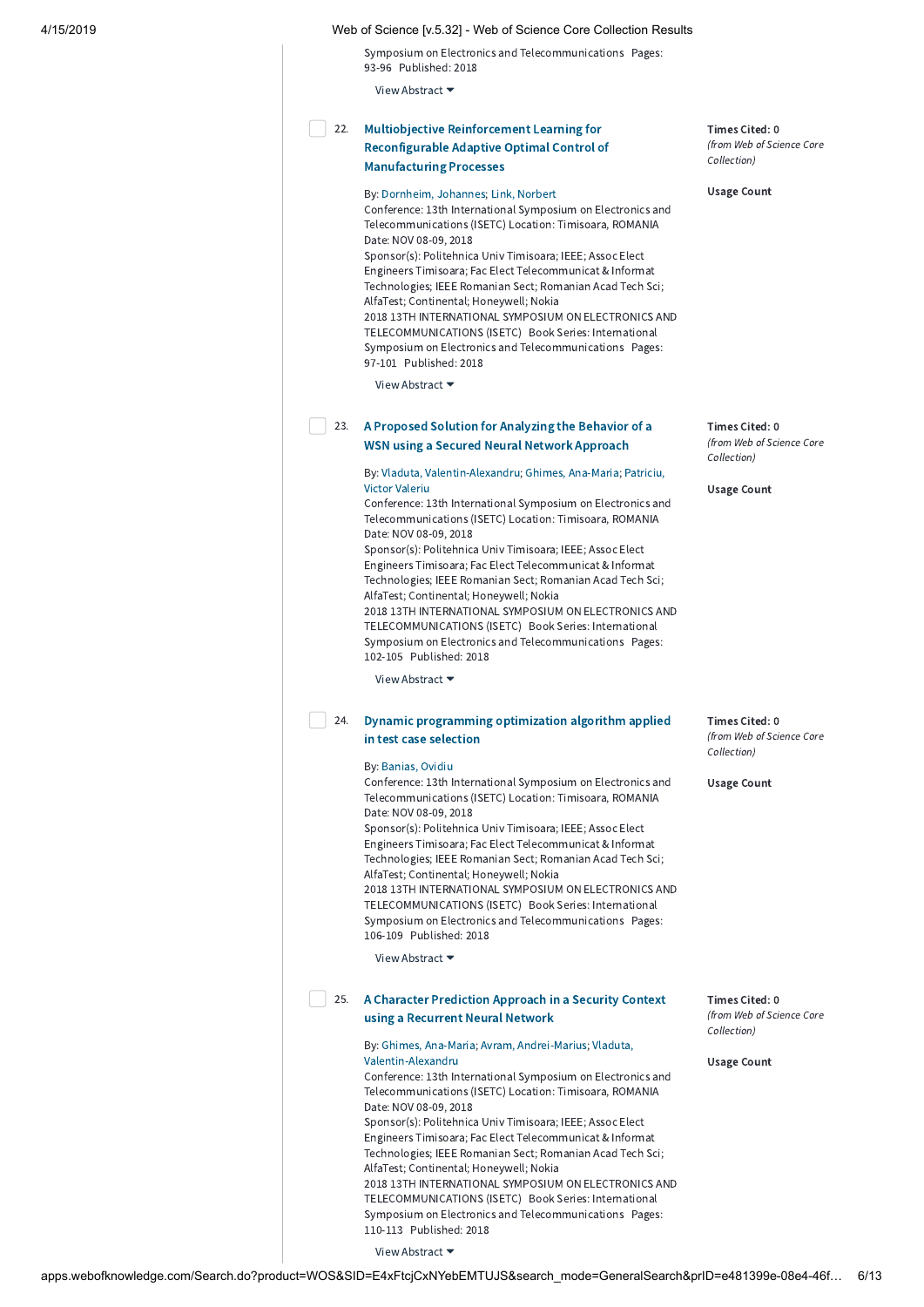| 4/15/2019<br>Web of Science Iv.5.321 - Web of Science Core Collection Results |
|-------------------------------------------------------------------------------|
|-------------------------------------------------------------------------------|

#### Evaluating hierarchical and [non-hierarchical](http://apps.webofknowledge.com/full_record.do?product=WOS&search_mode=GeneralSearch&qid=13&SID=E4xFtcjCxNYebEMTUJS&page=1&doc=26) grouping for develop a smart system 26.

### By: [Mercioni,](http://apps.webofknowledge.com/OneClickSearch.do?product=WOS&search_mode=OneClickSearch&excludeEventConfig=ExcludeIfFromFullRecPage&colName=WOS&SID=E4xFtcjCxNYebEMTUJS&field=AU&value=Mercioni,%20Marina%20Adriana) Marina Adriana; [Holban,](http://apps.webofknowledge.com/OneClickSearch.do?product=WOS&search_mode=OneClickSearch&excludeEventConfig=ExcludeIfFromFullRecPage&colName=WOS&SID=E4xFtcjCxNYebEMTUJS&field=AU&value=Holban,%20Stefan) Stefan

Conference: 13th International Symposium on Electronics and Telecommunications (ISETC) Location: Timisoara, ROMANIA Date: NOV 08-09, 2018 Sponsor(s): Politehnica Univ Timisoara; IEEE; Assoc Elect

Engineers Timisoara; Fac Elect Telecommunicat & Informat Technologies; IEEE Romanian Sect; Romanian Acad Tech Sci; AlfaTest; Continental; Honeywell; Nokia 2018 13TH INTERNATIONAL SYMPOSIUM ON ELECTRONICS AND TELECOMMUNICATIONS (ISETC) Book Series: International Symposium on Electronics and Telecommunications Pages: 114-117 Published: 2018

View Abstract ▼

# 27. [Comparison](http://apps.webofknowledge.com/full_record.do?product=WOS&search_mode=GeneralSearch&qid=13&SID=E4xFtcjCxNYebEMTUJS&page=1&doc=27) of Hexagonal and Square Coils for Use in Wireless Charging of Electric Vehicle Battery

By: Aydin, [Emrullah](http://apps.webofknowledge.com/OneClickSearch.do?product=WOS&search_mode=OneClickSearch&excludeEventConfig=ExcludeIfFromFullRecPage&colName=WOS&SID=E4xFtcjCxNYebEMTUJS&field=AU&value=Aydin,%20Emrullah); [Kosesoy,](http://apps.webofknowledge.com/OneClickSearch.do?product=WOS&search_mode=OneClickSearch&excludeEventConfig=ExcludeIfFromFullRecPage&colName=WOS&SID=E4xFtcjCxNYebEMTUJS&field=AU&value=Kosesoy,%20Yusuf) Yusuf; [Yildiriz,](http://apps.webofknowledge.com/OneClickSearch.do?product=WOS&search_mode=OneClickSearch&excludeEventConfig=ExcludeIfFromFullRecPage&colName=WOS&SID=E4xFtcjCxNYebEMTUJS&field=AU&value=Yildiriz,%20Emin) Emin; et al. Conference: 13th International Symposium on Electronics and Telecommunications (ISETC) Location: Timisoara, ROMANIA Date: NOV 08-09, 2018

Sponsor(s): Politehnica Univ Timisoara; IEEE; Assoc Elect Engineers Timisoara; Fac Elect Telecommunicat & Informat Technologies; IEEE Romanian Sect; Romanian Acad Tech Sci; AlfaTest; Continental; Honeywell; Nokia 2018 13TH INTERNATIONAL SYMPOSIUM ON ELECTRONICS AND TELECOMMUNICATIONS (ISETC) Book Series: International Symposium on Electronics and Telecommunications Pages: 121-124 Published: 2018

View Abstract ▼

# 28. IEEE 1451 compliant magnetic rotary [transducer](http://apps.webofknowledge.com/full_record.do?product=WOS&search_mode=GeneralSearch&qid=13&SID=E4xFtcjCxNYebEMTUJS&page=1&doc=28) with energy feedback channel

By: Tiberiu, [Muresan](http://apps.webofknowledge.com/OneClickSearch.do?product=WOS&search_mode=OneClickSearch&excludeEventConfig=ExcludeIfFromFullRecPage&colName=WOS&SID=E4xFtcjCxNYebEMTUJS&field=AU&value=Tiberiu,%20Muresan); Petru, [Papazian](http://apps.webofknowledge.com/OneClickSearch.do?product=WOS&search_mode=OneClickSearch&excludeEventConfig=ExcludeIfFromFullRecPage&colName=WOS&SID=E4xFtcjCxNYebEMTUJS&field=AU&value=Petru,%20Papazian)

Conference: 13th International Symposium on Electronics and Telecommunications (ISETC) Location: Timisoara, ROMANIA Date: NOV 08-09, 2018

Sponsor(s): Politehnica Univ Timisoara; IEEE; Assoc Elect Engineers Timisoara; Fac Elect Telecommunicat & Informat Technologies; IEEE Romanian Sect; Romanian Acad Tech Sci; AlfaTest; Continental; Honeywell; Nokia 2018 13TH INTERNATIONAL SYMPOSIUM ON ELECTRONICS AND TELECOMMUNICATIONS (ISETC) Book Series: International Symposium on Electronics and Telecommunications Pages: 125-128 Published: 2018

View Abstract ▼

# 29. A Comparison Between [Single-Phase](http://apps.webofknowledge.com/full_record.do?product=WOS&search_mode=GeneralSearch&qid=13&SID=E4xFtcjCxNYebEMTUJS&page=1&doc=29) and Two-Phase Hybrid Boost-L Converter

By: [Pop-Calimanu,](http://apps.webofknowledge.com/OneClickSearch.do?product=WOS&search_mode=OneClickSearch&excludeEventConfig=ExcludeIfFromFullRecPage&colName=WOS&SID=E4xFtcjCxNYebEMTUJS&field=AU&value=Pop-Calimanu,%20Ioana-Monica) Ioana-Monica; Lica, [Septimiu;](http://apps.webofknowledge.com/OneClickSearch.do?product=WOS&search_mode=OneClickSearch&excludeEventConfig=ExcludeIfFromFullRecPage&colName=WOS&SID=E4xFtcjCxNYebEMTUJS&field=AU&value=Lica,%20Septimiu) Renken, Folker; et al. Conference: 13th International Symposium on Electronics and Telecommunications (ISETC) Location: Timisoara, ROMANIA

Date: NOV 08-09, 2018 Sponsor(s): Politehnica Univ Timisoara; IEEE; Assoc Elect Engineers Timisoara; Fac Elect Telecommunicat & Informat Technologies; IEEE Romanian Sect; Romanian Acad Tech Sci; AlfaTest; Continental; Honeywell; Nokia 2018 13TH INTERNATIONAL SYMPOSIUM ON ELECTRONICS AND

TELECOMMUNICATIONS (ISETC) Book Series: International Symposium on Electronics and Telecommunications Pages: 129-132 Published: 2018

View Abstract ▼

### 30. A New Hybrid Cuk [Converter](http://apps.webofknowledge.com/full_record.do?product=WOS&search_mode=GeneralSearch&qid=13&SID=E4xFtcjCxNYebEMTUJS&page=1&doc=30)

By: Lica, [Septimiu](http://apps.webofknowledge.com/OneClickSearch.do?product=WOS&search_mode=OneClickSearch&excludeEventConfig=ExcludeIfFromFullRecPage&colName=WOS&SID=E4xFtcjCxNYebEMTUJS&field=AU&value=Lica,%20Septimiu); [Pop-Calimanu,](http://apps.webofknowledge.com/OneClickSearch.do?product=WOS&search_mode=OneClickSearch&excludeEventConfig=ExcludeIfFromFullRecPage&colName=WOS&SID=E4xFtcjCxNYebEMTUJS&field=AU&value=Pop-Calimanu,%20Ioana-Monica) Ioana-Monica; [Lascu,](http://apps.webofknowledge.com/OneClickSearch.do?product=WOS&search_mode=OneClickSearch&excludeEventConfig=ExcludeIfFromFullRecPage&colName=WOS&SID=E4xFtcjCxNYebEMTUJS&field=AU&value=Lascu,%20Dan) Dan; et al.

Times Cited: 0 (from Web of Science Core Collection)

Usage Count

Times Cited: 0 (from Web of Science Core Collection)

Usage Count

Times Cited: 0 (from Web of Science Core Collection)

Usage Count

Times Cited: 0 (from Web of Science Core Collection)

Usage Count

Times Cited: 0 (from Web of Science Core Collection)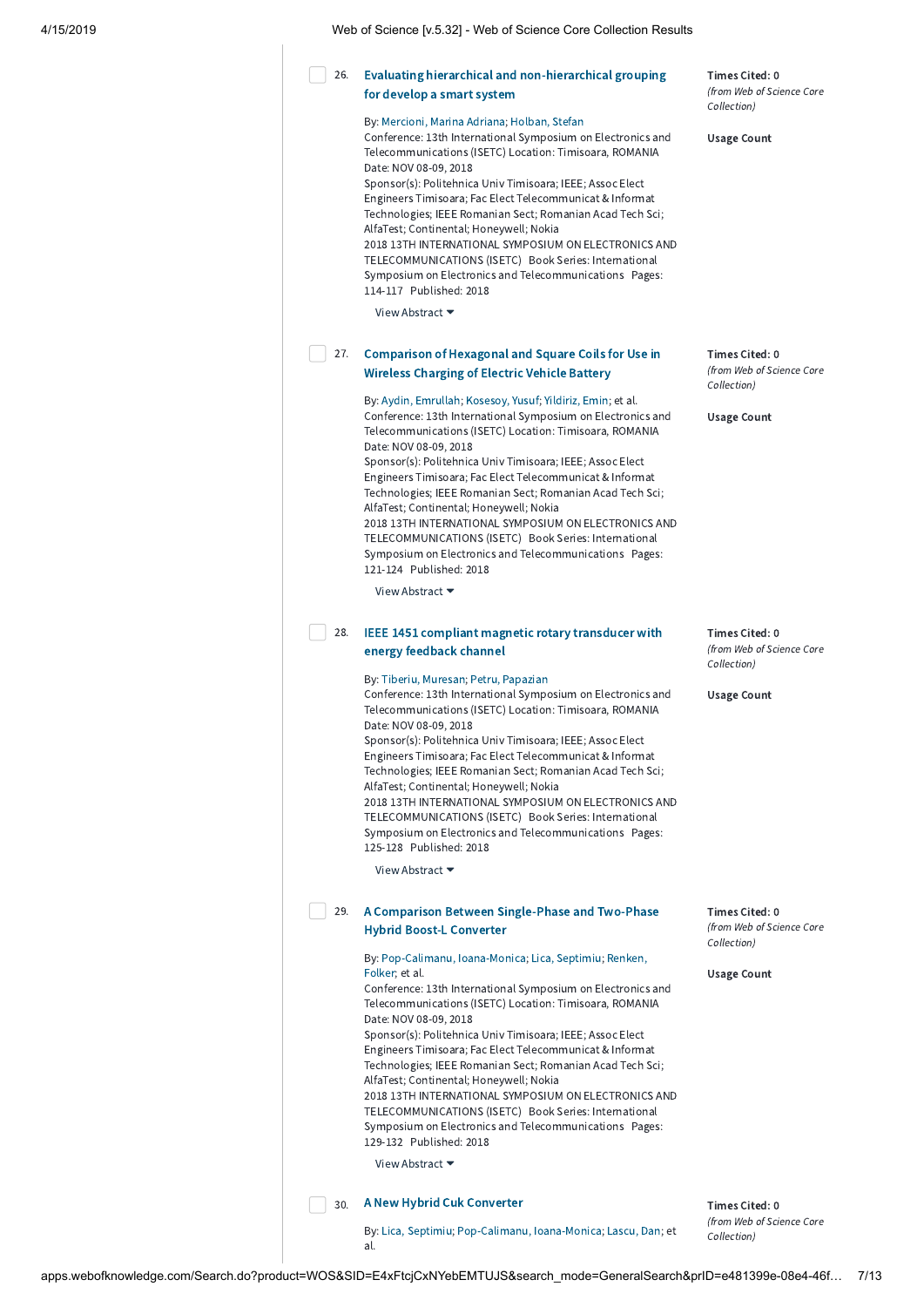| Conference: 13th International Symposium on Electronics and<br>Telecommunications (ISETC) Location: Timisoara, ROMANIA<br>Date: NOV 08-09, 2018 |
|-------------------------------------------------------------------------------------------------------------------------------------------------|
| Sponsor(s): Politehnica Univ Timisoara; IEEE; Assoc Elect                                                                                       |
| Engineers Timisoara; Fac Elect Telecommunicat & Informat                                                                                        |
| Technologies; IEEE Romanian Sect; Romanian Acad Tech Sci;                                                                                       |
| AlfaTest; Continental; Honeywell; Nokia                                                                                                         |
| 2018 13TH INTERNATIONAL SYMPOSIUM ON ELECTRONICS AND                                                                                            |
| TELECOMMUNICATIONS (ISETC) Book Series: International                                                                                           |
| Symposium on Electronics and Telecommunications Pages:                                                                                          |
| 133-136 Published: 2018                                                                                                                         |
|                                                                                                                                                 |

View Abstract ▼

# 31. A General Approach for Deriving the Sliding Mode State-Space Equation in Second Order CCM Operated DC-DC **[Converters](http://apps.webofknowledge.com/full_record.do?product=WOS&search_mode=GeneralSearch&qid=13&SID=E4xFtcjCxNYebEMTUJS&page=1&doc=31)**

### By: Lovasz, [Evelyn-Astrid;](http://apps.webofknowledge.com/OneClickSearch.do?product=WOS&search_mode=OneClickSearch&excludeEventConfig=ExcludeIfFromFullRecPage&colName=WOS&SID=E4xFtcjCxNYebEMTUJS&field=AU&value=Lovasz,%20Evelyn-Astrid) [Lascu,](http://apps.webofknowledge.com/OneClickSearch.do?product=WOS&search_mode=OneClickSearch&excludeEventConfig=ExcludeIfFromFullRecPage&colName=WOS&SID=E4xFtcjCxNYebEMTUJS&field=AU&value=Lascu,%20Dan) Dan

Conference: 13th International Symposium on Electronics and Telecommunications (ISETC) Location: Timisoara, ROMANIA Date: NOV 08-09, 2018 Sponsor(s): Politehnica Univ Timisoara; IEEE; Assoc Elect

Engineers Timisoara; Fac Elect Telecommunicat & Informat Technologies; IEEE Romanian Sect; Romanian Acad Tech Sci; AlfaTest; Continental; Honeywell; Nokia 2018 13TH INTERNATIONAL SYMPOSIUM ON ELECTRONICS AND TELECOMMUNICATIONS (ISETC) Book Series: International Symposium on Electronics and Telecommunications Pages: 137-140 Published: 2018

View Abstract ▼

# 32. Test bench to optimize the [Powertrain](http://apps.webofknowledge.com/full_record.do?product=WOS&search_mode=GeneralSearch&qid=13&SID=E4xFtcjCxNYebEMTUJS&page=1&doc=32) in Battery-Electric and Fuel-Cell Vehicles

By: Shen, [Wensong;](http://apps.webofknowledge.com/OneClickSearch.do?product=WOS&search_mode=OneClickSearch&excludeEventConfig=ExcludeIfFromFullRecPage&colName=WOS&SID=E4xFtcjCxNYebEMTUJS&field=AU&value=Shen,%20Wensong) [Pop-Calimanu,](http://apps.webofknowledge.com/OneClickSearch.do?product=WOS&search_mode=OneClickSearch&excludeEventConfig=ExcludeIfFromFullRecPage&colName=WOS&SID=E4xFtcjCxNYebEMTUJS&field=AU&value=Pop-Calimanu,%20Ioana-Monica) Ioana-Monica; Renken, Folker

Conference: 13th International Symposium on Electronics and Telecommunications (ISETC) Location: Timisoara, ROMANIA Date: NOV 08-09, 2018 Sponsor(s): Politehnica Univ Timisoara; IEEE; Assoc Elect

Engineers Timisoara; Fac Elect Telecommunicat & Informat Technologies; IEEE Romanian Sect; Romanian Acad Tech Sci; AlfaTest; Continental; Honeywell; Nokia 2018 13TH INTERNATIONAL SYMPOSIUM ON ELECTRONICS AND TELECOMMUNICATIONS (ISETC) Book Series: International Symposium on Electronics and Telecommunications Pages: 141-144 Published: 2018

View Abstract ▼

## 33. Absorber Lined Shielded Enclosure Chamber [Validation](http://apps.webofknowledge.com/full_record.do?product=WOS&search_mode=GeneralSearch&qid=13&SID=E4xFtcjCxNYebEMTUJS&page=1&doc=33)

By: Silaghi, [Andrei-Marius](http://apps.webofknowledge.com/OneClickSearch.do?product=WOS&search_mode=OneClickSearch&excludeEventConfig=ExcludeIfFromFullRecPage&colName=WOS&SID=E4xFtcjCxNYebEMTUJS&field=AU&value=Silaghi,%20Andrei-Marius); Aipu, [Relu-Adrian](http://apps.webofknowledge.com/OneClickSearch.do?product=WOS&search_mode=OneClickSearch&excludeEventConfig=ExcludeIfFromFullRecPage&colName=WOS&SID=E4xFtcjCxNYebEMTUJS&field=AU&value=Aipu,%20Relu-Adrian); De [Sabata,](http://apps.webofknowledge.com/OneClickSearch.do?product=WOS&search_mode=OneClickSearch&excludeEventConfig=ExcludeIfFromFullRecPage&colName=WOS&SID=E4xFtcjCxNYebEMTUJS&field=AU&value=De%20Sabata,%20Aldo) Aldo; et al.

Conference: 13th International Symposium on Electronics and Telecommunications (ISETC) Location: Timisoara, ROMANIA Date: NOV 08-09, 2018 Sponsor(s): Politehnica Univ Timisoara; IEEE; Assoc Elect

Engineers Timisoara; Fac Elect Telecommunicat & Informat Technologies; IEEE Romanian Sect; Romanian Acad Tech Sci; AlfaTest; Continental; Honeywell; Nokia 2018 13TH INTERNATIONAL SYMPOSIUM ON ELECTRONICS AND

TELECOMMUNICATIONS (ISETC) Book Series: International Symposium on Electronics and Telecommunications Pages: 147-152 Published: 2018

View Abstract ▼

#### Romania [Monitoring](http://apps.webofknowledge.com/full_record.do?product=WOS&search_mode=GeneralSearch&qid=13&SID=E4xFtcjCxNYebEMTUJS&page=1&doc=34) Station Network to Support EGNOS Services in Eastern Europe 34.

By: [Nafornita,](http://apps.webofknowledge.com/OneClickSearch.do?product=WOS&search_mode=OneClickSearch&excludeEventConfig=ExcludeIfFromFullRecPage&colName=WOS&SID=E4xFtcjCxNYebEMTUJS&field=AU&value=Nafornita,%20Corina) Corina; [Buehler,](http://apps.webofknowledge.com/OneClickSearch.do?product=WOS&search_mode=OneClickSearch&excludeEventConfig=ExcludeIfFromFullRecPage&colName=WOS&SID=E4xFtcjCxNYebEMTUJS&field=AU&value=Buehler,%20Simon) Simon; Isar, [Alexandru](http://apps.webofknowledge.com/OneClickSearch.do?product=WOS&search_mode=OneClickSearch&excludeEventConfig=ExcludeIfFromFullRecPage&colName=WOS&SID=E4xFtcjCxNYebEMTUJS&field=AU&value=Isar,%20Alexandru); et al. Conference: 13th International Symposium on Electronics and Telecommunications (ISETC) Location: Timisoara, ROMANIA Date: NOV 08-09, 2018 Sponsor(s): Politehnica Univ Timisoara; IEEE; Assoc Elect Engineers Timisoara; Fac Elect Telecommunicat & Informat

Usage Count

Times Cited: 0 (from Web of Science Core Collection)

Usage Count

Times Cited: 0 (from Web of Science Core Collection)

Usage Count

Times Cited: 0 (from Web of Science Core Collection)

Usage Count

Times Cited: 0 (from Web of Science Core Collection)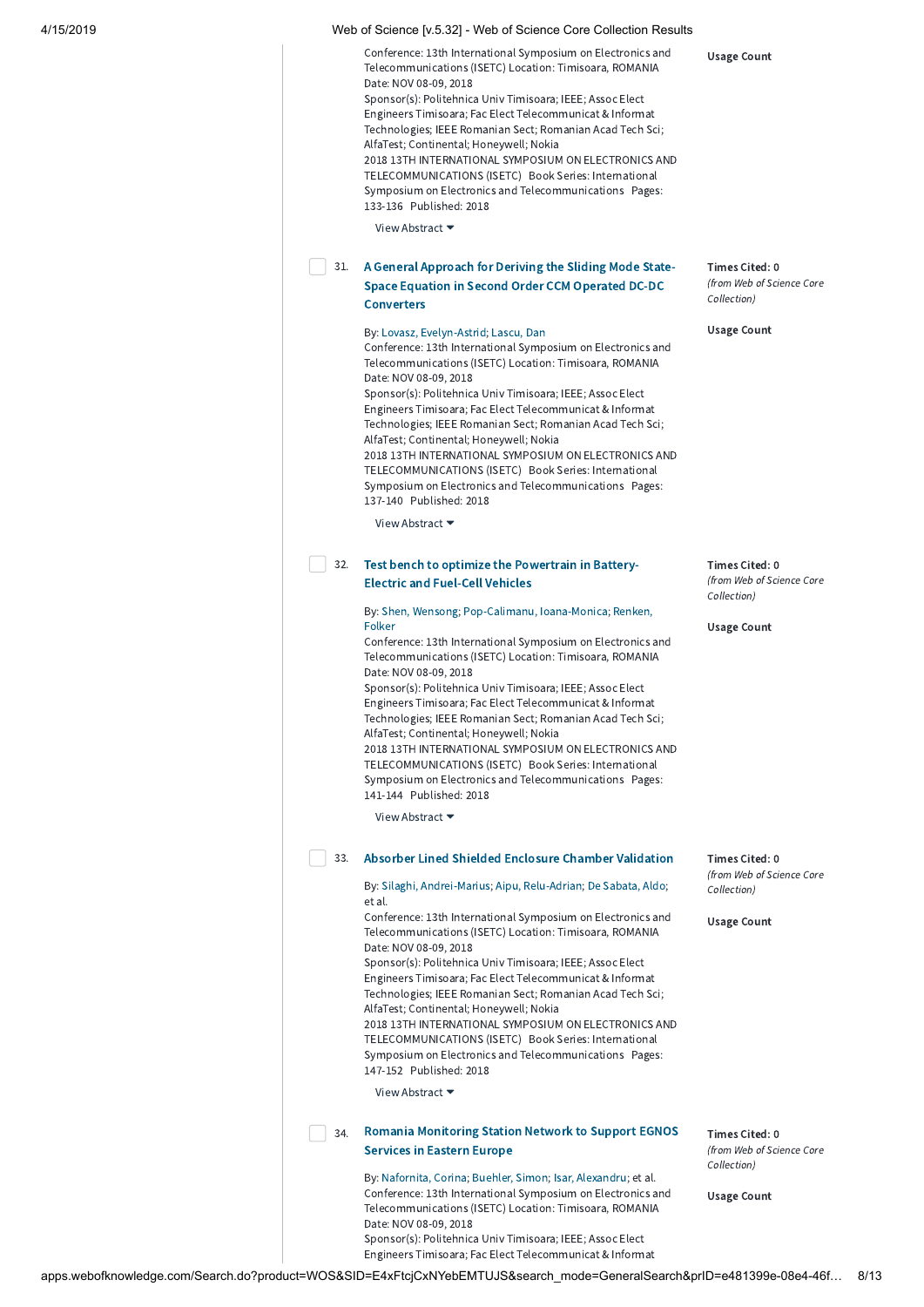Technologies; IEEE Romanian Sect; Romanian Acad Tech Sci; AlfaTest; Continental; Honeywell; Nokia 2018 13TH INTERNATIONAL SYMPOSIUM ON ELECTRONICS AND TELECOMMUNICATIONS (ISETC) Book Series: International Symposium on Electronics and Telecommunications Pages: 153-160 Published: 2018

View Abstract ▼

|  | Investigation of Wave Propagation in a Plasma Antenna |
|--|-------------------------------------------------------|
|  | using 3D FDTD                                         |

### By: Avci, Selcuk [Alparslan;](http://apps.webofknowledge.com/OneClickSearch.do?product=WOS&search_mode=OneClickSearch&excludeEventConfig=ExcludeIfFromFullRecPage&colName=WOS&SID=E4xFtcjCxNYebEMTUJS&field=AU&value=Avci,%20Selcuk%20Alparslan) [Afacan,](http://apps.webofknowledge.com/OneClickSearch.do?product=WOS&search_mode=OneClickSearch&excludeEventConfig=ExcludeIfFromFullRecPage&colName=WOS&SID=E4xFtcjCxNYebEMTUJS&field=AU&value=Afacan,%20Erkan) Erkan

Conference: 13th International Symposium on Electronics and Telecommunications (ISETC) Location: Timisoara, ROMANIA Date: NOV 08-09, 2018

Sponsor(s): Politehnica Univ Timisoara; IEEE; Assoc Elect Engineers Timisoara; Fac Elect Telecommunicat & Informat Technologies; IEEE Romanian Sect; Romanian Acad Tech Sci; AlfaTest; Continental; Honeywell; Nokia 2018 13TH INTERNATIONAL SYMPOSIUM ON ELECTRONICS AND TELECOMMUNICATIONS (ISETC) Book Series: International Symposium on Electronics and Telecommunications Pages: 161-163 Published: 2018

View Abstract ▼

#### Performances of a metamaterial based on [semiconductors](http://apps.webofknowledge.com/full_record.do?product=WOS&search_mode=GeneralSearch&qid=13&SID=E4xFtcjCxNYebEMTUJS&page=1&doc=36) for solar cell applications 36.

### By: [Ionescu,](http://apps.webofknowledge.com/OneClickSearch.do?product=WOS&search_mode=OneClickSearch&excludeEventConfig=ExcludeIfFromFullRecPage&colName=WOS&SID=E4xFtcjCxNYebEMTUJS&field=AU&value=Ionescu,%20Daniela) Daniela; [Kovaci,](http://apps.webofknowledge.com/OneClickSearch.do?product=WOS&search_mode=OneClickSearch&excludeEventConfig=ExcludeIfFromFullRecPage&colName=WOS&SID=E4xFtcjCxNYebEMTUJS&field=AU&value=Kovaci,%20Maria) Maria

Conference: 13th International Symposium on Electronics and Telecommunications (ISETC) Location: Timisoara, ROMANIA Date: NOV 08-09, 2018

Sponsor(s): Politehnica Univ Timisoara; IEEE; Assoc Elect Engineers Timisoara; Fac Elect Telecommunicat & Informat Technologies; IEEE Romanian Sect; Romanian Acad Tech Sci; AlfaTest; Continental; Honeywell; Nokia 2018 13TH INTERNATIONAL SYMPOSIUM ON ELECTRONICS AND TELECOMMUNICATIONS (ISETC) Book Series: International Symposium on Electronics and Telecommunications Pages:

164-167 Published: 2018

View Abstract ▼

## 37. Directional [Measurement](http://apps.webofknowledge.com/full_record.do?product=WOS&search_mode=GeneralSearch&qid=13&SID=E4xFtcjCxNYebEMTUJS&page=1&doc=37) of HF Spectrum Occupancy

### By: Balint, [Cornel](http://apps.webofknowledge.com/OneClickSearch.do?product=WOS&search_mode=OneClickSearch&excludeEventConfig=ExcludeIfFromFullRecPage&colName=WOS&SID=E4xFtcjCxNYebEMTUJS&field=AU&value=Balint,%20Cornel); De [Sabata,](http://apps.webofknowledge.com/OneClickSearch.do?product=WOS&search_mode=OneClickSearch&excludeEventConfig=ExcludeIfFromFullRecPage&colName=WOS&SID=E4xFtcjCxNYebEMTUJS&field=AU&value=De%20Sabata,%20Aldo) Aldo

Conference: 13th International Symposium on Electronics and Telecommunications (ISETC) Location: Timisoara, ROMANIA Date: NOV 08-09, 2018

Sponsor(s): Politehnica Univ Timisoara; IEEE; Assoc Elect Engineers Timisoara; Fac Elect Telecommunicat & Informat Technologies; IEEE Romanian Sect; Romanian Acad Tech Sci; AlfaTest; Continental; Honeywell; Nokia 2018 13TH INTERNATIONAL SYMPOSIUM ON ELECTRONICS AND

TELECOMMUNICATIONS (ISETC) Book Series: International Symposium on Electronics and Telecommunications Pages: 168-171 Published: 2018

View Abstract ▼

#### Stripline [Measurements](http://apps.webofknowledge.com/full_record.do?product=WOS&search_mode=GeneralSearch&qid=13&SID=E4xFtcjCxNYebEMTUJS&page=1&doc=38) in Automotive EMC: A Case **Study** 38.

By: Buta, [Petru-Adrian;](http://apps.webofknowledge.com/OneClickSearch.do?product=WOS&search_mode=OneClickSearch&excludeEventConfig=ExcludeIfFromFullRecPage&colName=WOS&SID=E4xFtcjCxNYebEMTUJS&field=AU&value=Buta,%20Petru-Adrian) Pirvu, [Cristian;](http://apps.webofknowledge.com/OneClickSearch.do?product=WOS&search_mode=OneClickSearch&excludeEventConfig=ExcludeIfFromFullRecPage&colName=WOS&SID=E4xFtcjCxNYebEMTUJS&field=AU&value=Pirvu,%20Cristian) Balan, [Catalin;](http://apps.webofknowledge.com/OneClickSearch.do?product=WOS&search_mode=OneClickSearch&excludeEventConfig=ExcludeIfFromFullRecPage&colName=WOS&SID=E4xFtcjCxNYebEMTUJS&field=AU&value=Balan,%20Catalin) et al. Conference: 13th International Symposium on Electronics and Telecommunications (ISETC) Location: Timisoara, ROMANIA Date: NOV 08-09, 2018 Sponsor(s): Politehnica Univ Timisoara; IEEE; Assoc Elect Engineers Timisoara; Fac Elect Telecommunicat & Informat Technologies; IEEE Romanian Sect; Romanian Acad Tech Sci; AlfaTest; Continental; Honeywell; Nokia 2018 13TH INTERNATIONAL SYMPOSIUM ON ELECTRONICS AND TELECOMMUNICATIONS (ISETC) Book Series: International Symposium on Electronics and Telecommunications Pages: 172-175 Published: 2018

Times Cited: 0 (from Web of Science Core Collection)

Usage Count

Times Cited: 0 (from Web of Science Core Collection)

Usage Count

Times Cited: 0 (from Web of Science Core

Usage Count

Collection)

Times Cited: 0 (from Web of Science Core Collection)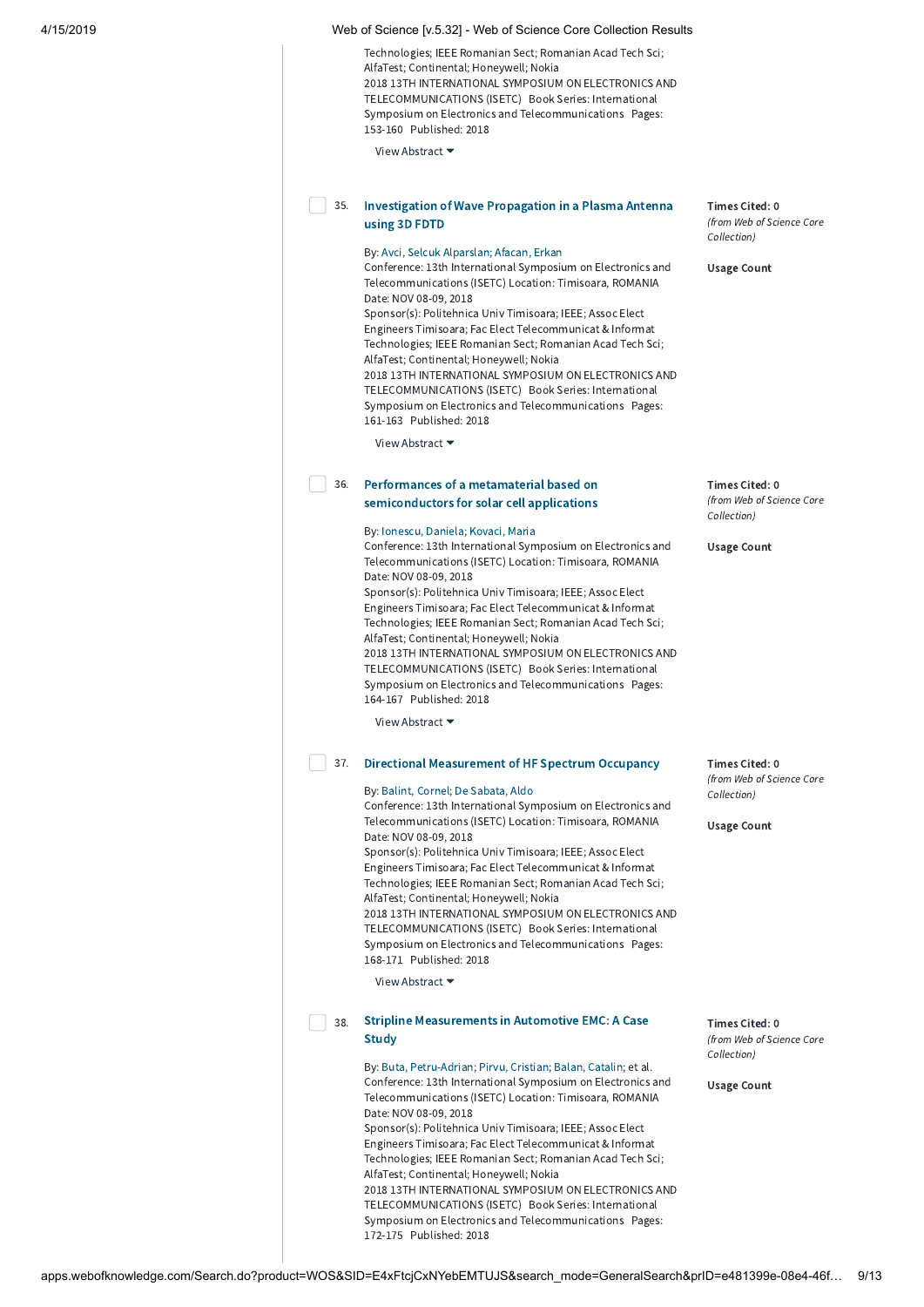View Abstract ▼

#### [Blockchain](http://apps.webofknowledge.com/full_record.do?product=WOS&search_mode=GeneralSearch&qid=13&SID=E4xFtcjCxNYebEMTUJS&page=1&doc=39) and Consensus Algorithms in Internet of **Things** 39.

By: [Zoican,](http://apps.webofknowledge.com/OneClickSearch.do?product=WOS&search_mode=OneClickSearch&excludeEventConfig=ExcludeIfFromFullRecPage&colName=WOS&SID=E4xFtcjCxNYebEMTUJS&field=AU&value=Zoican,%20Sorin) Sorin; [Vochin,](http://apps.webofknowledge.com/OneClickSearch.do?product=WOS&search_mode=OneClickSearch&excludeEventConfig=ExcludeIfFromFullRecPage&colName=WOS&SID=E4xFtcjCxNYebEMTUJS&field=AU&value=Vochin,%20Marius) Marius; Zoican, [Roxana;](http://apps.webofknowledge.com/OneClickSearch.do?product=WOS&search_mode=OneClickSearch&excludeEventConfig=ExcludeIfFromFullRecPage&colName=WOS&SID=E4xFtcjCxNYebEMTUJS&field=AU&value=Zoican,%20Roxana) et al. Conference: 13th International Symposium on Electronics and Telecommunications (ISETC) Location: Timisoara, ROMANIA Date: NOV 08-09, 2018

Sponsor(s): Politehnica Univ Timisoara; IEEE; Assoc Elect Engineers Timisoara; Fac Elect Telecommunicat & Informat Technologies; IEEE Romanian Sect; Romanian Acad Tech Sci; AlfaTest; Continental; Honeywell; Nokia 2018 13TH INTERNATIONAL SYMPOSIUM ON ELECTRONICS AND TELECOMMUNICATIONS (ISETC) Book Series: International Symposium on Electronics and Telecommunications Pages: 179-182 Published: 2018

View Abstract ▼

#### [Context-Based](http://apps.webofknowledge.com/full_record.do?product=WOS&search_mode=GeneralSearch&qid=13&SID=E4xFtcjCxNYebEMTUJS&page=1&doc=40) Routing Algorithm for SIP-Based Infotainment in a Smart Vehicle 40.

By: Luchian, [Eduard-Florenti](http://apps.webofknowledge.com/OneClickSearch.do?product=WOS&search_mode=OneClickSearch&excludeEventConfig=ExcludeIfFromFullRecPage&colName=WOS&SID=E4xFtcjCxNYebEMTUJS&field=AU&value=Luchian,%20Eduard-Florentin)[n;](http://apps.webofknowledge.com/OneClickSearch.do?product=WOS&search_mode=OneClickSearch&excludeEventConfig=ExcludeIfFromFullRecPage&colName=WOS&SID=E4xFtcjCxNYebEMTUJS&field=AU&value=Pop,%20Adrian-Mircea) Ivanciu, [Iustin-Alexandru;](http://apps.webofknowledge.com/OneClickSearch.do?product=WOS&search_mode=OneClickSearch&excludeEventConfig=ExcludeIfFromFullRecPage&colName=WOS&SID=E4xFtcjCxNYebEMTUJS&field=AU&value=Ivanciu,%20Iustin-Alexandru) Pop, Adrian-Mircea; et al.

Conference: 13th International Symposium on Electronics and Telecommunications (ISETC) Location: Timisoara, ROMANIA Date: NOV 08-09, 2018

Sponsor(s): Politehnica Univ Timisoara; IEEE; Assoc Elect Engineers Timisoara; Fac Elect Telecommunicat & Informat Technologies; IEEE Romanian Sect; Romanian Acad Tech Sci; AlfaTest; Continental; Honeywell; Nokia 2018 13TH INTERNATIONAL SYMPOSIUM ON ELECTRONICS AND

TELECOMMUNICATIONS (ISETC) Book Series: International Symposium on Electronics and Telecommunications Pages: 183-186 Published: 2018

View Abstract ▼

# 41. Improving Regional Radio Network through Design, Simulation and [Implementation](http://apps.webofknowledge.com/full_record.do?product=WOS&search_mode=GeneralSearch&qid=13&SID=E4xFtcjCxNYebEMTUJS&page=1&doc=41)

### By: [Cosnita,](http://apps.webofknowledge.com/OneClickSearch.do?product=WOS&search_mode=OneClickSearch&excludeEventConfig=ExcludeIfFromFullRecPage&colName=WOS&SID=E4xFtcjCxNYebEMTUJS&field=AU&value=Cosnita,%20Romeo) Romeo

Conference: 13th International Symposium on Electronics and Telecommunications (ISETC) Location: Timisoara, ROMANIA Date: NOV 08-09, 2018 Sponsor(s): Politehnica Univ Timisoara; IEEE; Assoc Elect Engineers Timisoara; Fac Elect Telecommunicat & Informat Technologies; IEEE Romanian Sect; Romanian Acad Tech Sci; AlfaTest; Continental; Honeywell; Nokia 2018 13TH INTERNATIONAL SYMPOSIUM ON ELECTRONICS AND

TELECOMMUNICATIONS (ISETC) Book Series: International Symposium on Electronics and Telecommunications Pages: 187-190 Published: 2018

View Abstract ▼

# 42. A Comparison of Image Resizing [Performance](http://apps.webofknowledge.com/full_record.do?product=WOS&search_mode=GeneralSearch&qid=13&SID=E4xFtcjCxNYebEMTUJS&page=1&doc=42) for Ubiquitous Software Platforms

By: [Badea,](http://apps.webofknowledge.com/OneClickSearch.do?product=WOS&search_mode=OneClickSearch&excludeEventConfig=ExcludeIfFromFullRecPage&colName=WOS&SID=E4xFtcjCxNYebEMTUJS&field=AU&value=Badea,%20Radu) Radu; Vegh, [Laura](http://apps.webofknowledge.com/OneClickSearch.do?product=WOS&search_mode=OneClickSearch&excludeEventConfig=ExcludeIfFromFullRecPage&colName=WOS&SID=E4xFtcjCxNYebEMTUJS&field=AU&value=Vegh,%20Laura); [Stanciu,](http://apps.webofknowledge.com/OneClickSearch.do?product=WOS&search_mode=OneClickSearch&excludeEventConfig=ExcludeIfFromFullRecPage&colName=WOS&SID=E4xFtcjCxNYebEMTUJS&field=AU&value=Stanciu,%20Lucian) Lucian Conference: 13th International Symposium on Electronics and Telecommunications (ISETC) Location: Timisoara, ROMANIA Date: NOV 08-09, 2018 Sponsor(s): Politehnica Univ Timisoara; IEEE; Assoc Elect Engineers Timisoara; Fac Elect Telecommunicat & Informat Technologies; IEEE Romanian Sect; Romanian Acad Tech Sci; AlfaTest; Continental; Honeywell; Nokia 2018 13TH INTERNATIONAL SYMPOSIUM ON ELECTRONICS AND TELECOMMUNICATIONS (ISETC) Book Series: International Symposium on Electronics and Telecommunications Pages: 191-194 Published: 2018

View Abstract ▼

Simulating the Dynamic Assignment of IPv4 Addresses in an [AAA-RADIUS](http://apps.webofknowledge.com/full_record.do?product=WOS&search_mode=GeneralSearch&qid=13&SID=E4xFtcjCxNYebEMTUJS&page=1&doc=43) Solution Based on LDAP and Legacy 43.

Times Cited: 0 (from Web of Science Core

Times Cited: 0 (from Web of Science Core Collection)

Usage Count

Times Cited: 0 (from Web of Science Core Collection)

Usage Count

Times Cited: 0 (from Web of Science Core Collection)

Usage Count

Times Cited: 0 (from Web of Science Core Collection)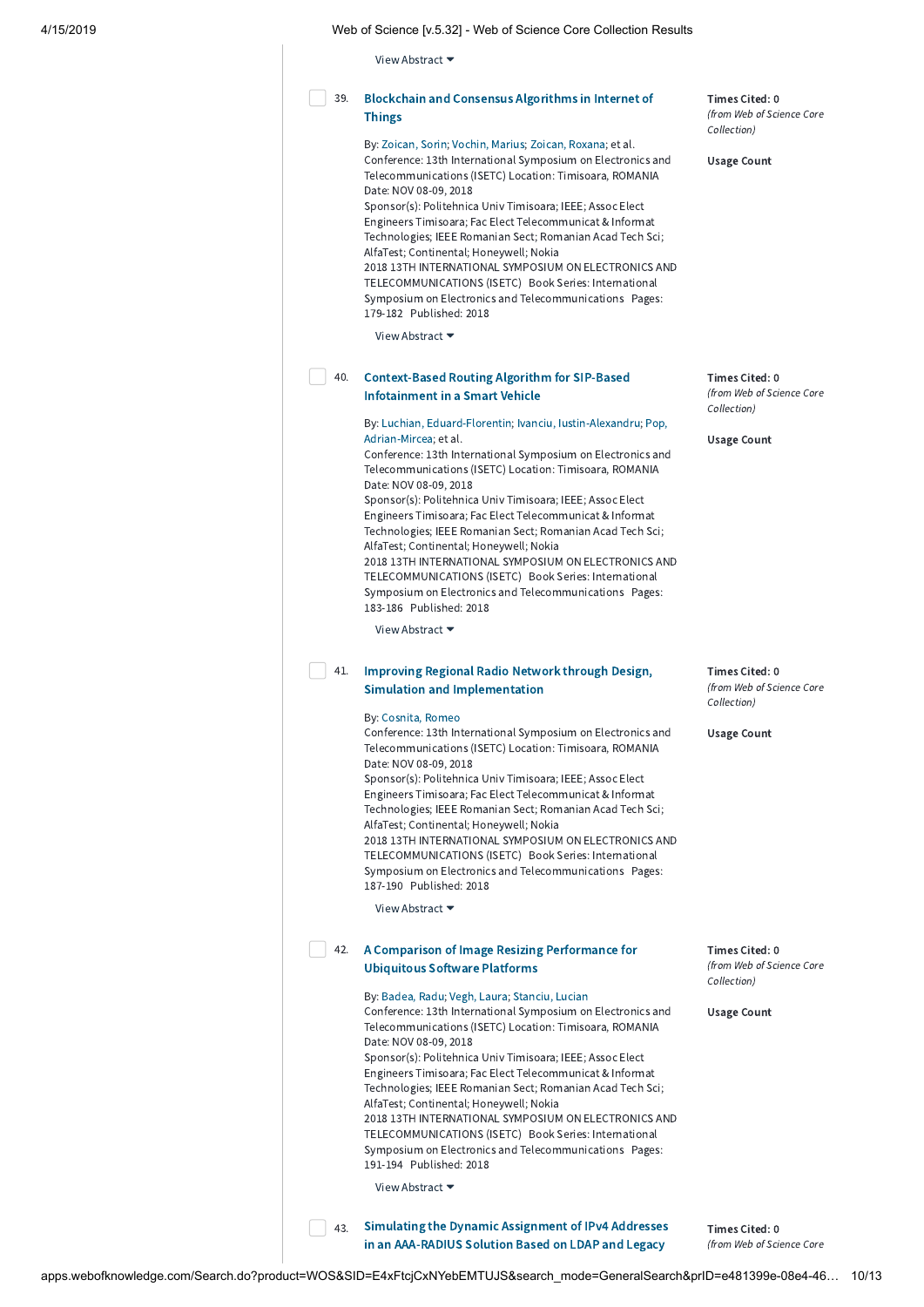| 4/15/2019<br>Web of Science Iv.5.321 - Web of Science Core Collection Results |
|-------------------------------------------------------------------------------|
|-------------------------------------------------------------------------------|

### [Authentication](http://apps.webofknowledge.com/full_record.do?product=WOS&search_mode=GeneralSearch&qid=13&SID=E4xFtcjCxNYebEMTUJS&page=1&doc=43) Protocols

By: Cristescu, [Gabriel-Catalin](http://apps.webofknowledge.com/OneClickSearch.do?product=WOS&search_mode=OneClickSearch&excludeEventConfig=ExcludeIfFromFullRecPage&colName=WOS&SID=E4xFtcjCxNYebEMTUJS&field=AU&value=Cristescu,%20Gabriel-Catalin); [Croitoru,](http://apps.webofknowledge.com/OneClickSearch.do?product=WOS&search_mode=OneClickSearch&excludeEventConfig=ExcludeIfFromFullRecPage&colName=WOS&SID=E4xFtcjCxNYebEMTUJS&field=AU&value=Croitoru,%20Victor) Victor; [Sorici,](http://apps.webofknowledge.com/OneClickSearch.do?product=WOS&search_mode=OneClickSearch&excludeEventConfig=ExcludeIfFromFullRecPage&colName=WOS&SID=E4xFtcjCxNYebEMTUJS&field=AU&value=Sorici,%20Vlad) Vlad Conference: 13th International Symposium on Electronics and Telecommunications (ISETC) Location: Timisoara, ROMANIA Date: NOV 08-09, 2018 Sponsor(s): Politehnica Univ Timisoara; IEEE; Assoc Elect Engineers Timisoara; Fac Elect Telecommunicat & Informat Technologies; IEEE Romanian Sect; Romanian Acad Tech Sci; AlfaTest; Continental; Honeywell; Nokia

2018 13TH INTERNATIONAL SYMPOSIUM ON ELECTRONICS AND TELECOMMUNICATIONS (ISETC) Book Series: International Symposium on Electronics and Telecommunications Pages: 195-198 Published: 2018

View Abstract ▼

#### Simulating the Dynamic Assignment of IPv4 Addresses in an [AAA-RADIUS](http://apps.webofknowledge.com/full_record.do?product=WOS&search_mode=GeneralSearch&qid=13&SID=E4xFtcjCxNYebEMTUJS&page=1&doc=44) Solution Based on LDAP and EAP 44.

By: Cristescu, [Gabriel-Catalin](http://apps.webofknowledge.com/OneClickSearch.do?product=WOS&search_mode=OneClickSearch&excludeEventConfig=ExcludeIfFromFullRecPage&colName=WOS&SID=E4xFtcjCxNYebEMTUJS&field=AU&value=Cristescu,%20Gabriel-Catalin); [Croitoru,](http://apps.webofknowledge.com/OneClickSearch.do?product=WOS&search_mode=OneClickSearch&excludeEventConfig=ExcludeIfFromFullRecPage&colName=WOS&SID=E4xFtcjCxNYebEMTUJS&field=AU&value=Croitoru,%20Victor) Victor; [Sorici,](http://apps.webofknowledge.com/OneClickSearch.do?product=WOS&search_mode=OneClickSearch&excludeEventConfig=ExcludeIfFromFullRecPage&colName=WOS&SID=E4xFtcjCxNYebEMTUJS&field=AU&value=Sorici,%20Vlad) Vlad Conference: 13th International Symposium on Electronics and Telecommunications (ISETC) Location: Timisoara, ROMANIA Date: NOV 08-09, 2018

Sponsor(s): Politehnica Univ Timisoara; IEEE; Assoc Elect Engineers Timisoara; Fac Elect Telecommunicat & Informat Technologies; IEEE Romanian Sect; Romanian Acad Tech Sci; AlfaTest; Continental; Honeywell; Nokia 2018 13TH INTERNATIONAL SYMPOSIUM ON ELECTRONICS AND TELECOMMUNICATIONS (ISETC) Book Series: International Symposium on Electronics and Telecommunications Pages: 199-202 Published: 2018

View Abstract ▼

## 45. [Performance](http://apps.webofknowledge.com/full_record.do?product=WOS&search_mode=GeneralSearch&qid=13&SID=E4xFtcjCxNYebEMTUJS&page=1&doc=45) Queues for Fault Tolerant Sessions

## By: Orzen, [Stefano-Niko;](http://apps.webofknowledge.com/OneClickSearch.do?product=WOS&search_mode=OneClickSearch&excludeEventConfig=ExcludeIfFromFullRecPage&colName=WOS&SID=E4xFtcjCxNYebEMTUJS&field=AU&value=Orzen,%20Stefano-Niko) [Stratulat,](http://apps.webofknowledge.com/OneClickSearch.do?product=WOS&search_mode=OneClickSearch&excludeEventConfig=ExcludeIfFromFullRecPage&colName=WOS&SID=E4xFtcjCxNYebEMTUJS&field=AU&value=Stratulat,%20Mircea) Mircea

Conference: 13th International Symposium on Electronics and Telecommunications (ISETC) Location: Timisoara, ROMANIA Date: NOV 08-09, 2018

Sponsor(s): Politehnica Univ Timisoara; IEEE; Assoc Elect Engineers Timisoara; Fac Elect Telecommunicat & Informat Technologies; IEEE Romanian Sect; Romanian Acad Tech Sci; AlfaTest; Continental; Honeywell; Nokia 2018 13TH INTERNATIONAL SYMPOSIUM ON ELECTRONICS AND TELECOMMUNICATIONS (ISETC) Book Series: International Symposium on Electronics and Telecommunications Pages: 203-206 Published: 2018

View Abstract ▼

## 5G: An Overview on [Challenges](http://apps.webofknowledge.com/full_record.do?product=WOS&search_mode=GeneralSearch&qid=13&SID=E4xFtcjCxNYebEMTUJS&page=1&doc=46) and Key Solutions 46.

### By: Barb, [Gordana-Raluca;](http://apps.webofknowledge.com/OneClickSearch.do?product=WOS&search_mode=OneClickSearch&excludeEventConfig=ExcludeIfFromFullRecPage&colName=WOS&SID=E4xFtcjCxNYebEMTUJS&field=AU&value=Barb,%20Gordana-Raluca) [Otesteanu,](http://apps.webofknowledge.com/OneClickSearch.do?product=WOS&search_mode=OneClickSearch&excludeEventConfig=ExcludeIfFromFullRecPage&colName=WOS&SID=E4xFtcjCxNYebEMTUJS&field=AU&value=Otesteanu,%20Marius) Marius

Conference: 13th International Symposium on Electronics and Telecommunications (ISETC) Location: Timisoara, ROMANIA Date: NOV 08-09, 2018 Sponsor(s): Politehnica Univ Timisoara; IEEE; Assoc Elect Engineers Timisoara; Fac Elect Telecommunicat & Informat Technologies; IEEE Romanian Sect; Romanian Acad Tech Sci; AlfaTest; Continental; Honeywell; Nokia 2018 13TH INTERNATIONAL SYMPOSIUM ON ELECTRONICS AND

TELECOMMUNICATIONS (ISETC) Book Series: International Symposium on Electronics and Telecommunications Pages: 207-210 Published: 2018

View Abstract ▼

## [Development](http://apps.webofknowledge.com/full_record.do?product=WOS&search_mode=GeneralSearch&qid=13&SID=E4xFtcjCxNYebEMTUJS&page=1&doc=47) of a Road Tax Payment Application using 47. the Ethereum Platform

### By: Zinca, [Daniel;](http://apps.webofknowledge.com/OneClickSearch.do?product=WOS&search_mode=OneClickSearch&excludeEventConfig=ExcludeIfFromFullRecPage&colName=WOS&SID=E4xFtcjCxNYebEMTUJS&field=AU&value=Zinca,%20Daniel) Negrean, [Vlad-Andrei](http://apps.webofknowledge.com/OneClickSearch.do?product=WOS&search_mode=OneClickSearch&excludeEventConfig=ExcludeIfFromFullRecPage&colName=WOS&SID=E4xFtcjCxNYebEMTUJS&field=AU&value=Negrean,%20Vlad-Andrei)

Conference: 13th International Symposium on Electronics and Telecommunications (ISETC) Location: Timisoara, ROMANIA Date: NOV 08-09, 2018 Sponsor(s): Politehnica Univ Timisoara; IEEE; Assoc Elect Engineers Timisoara; Fac Elect Telecommunicat & Informat

## Collection)

Usage Count

Times Cited: 0 (from Web of Science Core Collection)

Usage Count

Times Cited: 0 (from Web of Science Core Collection)

Usage Count

Times Cited: 0 (from Web of Science Core Collection)

Usage Count

Times Cited: 0 (from Web of Science Core Collection)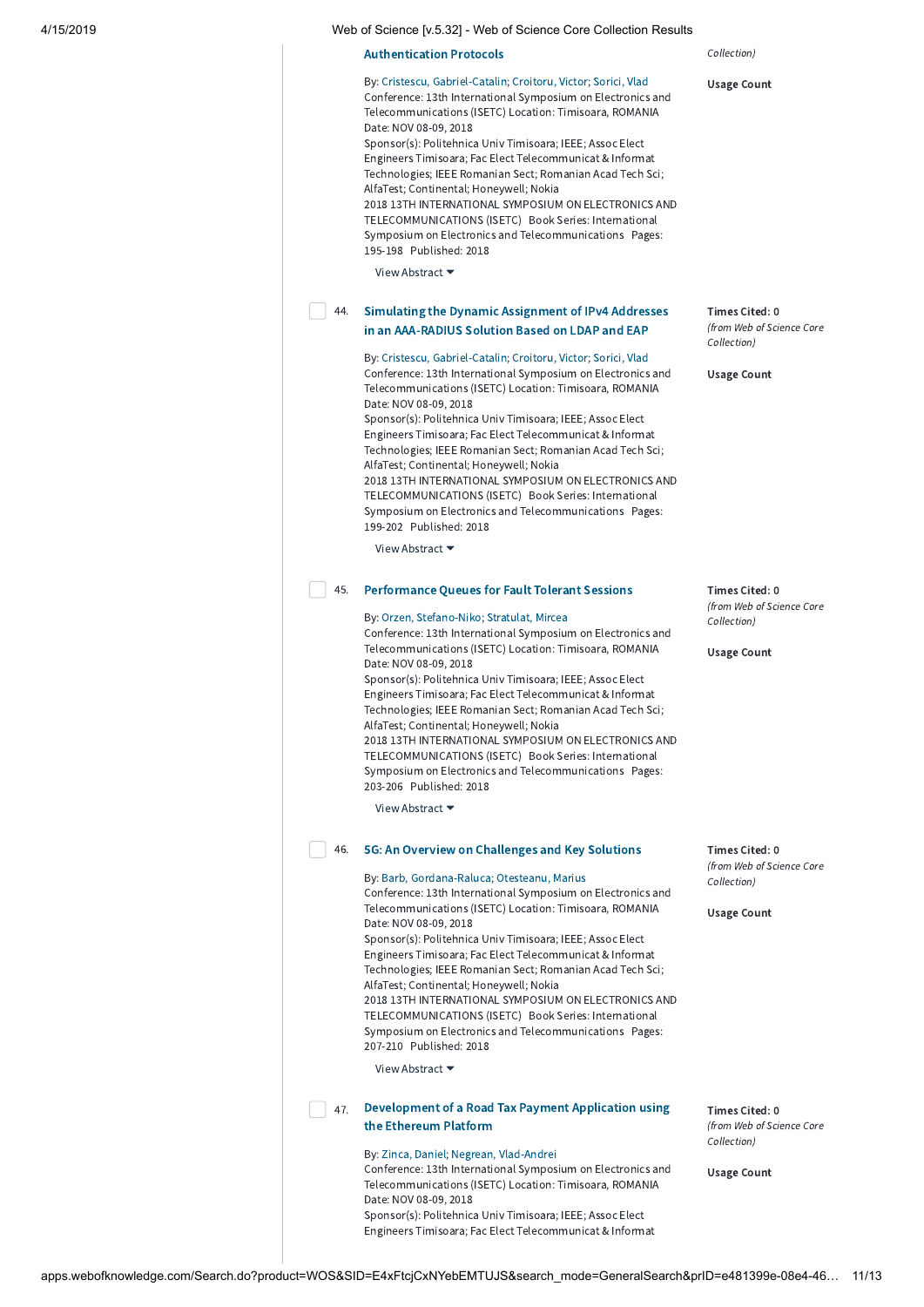Technologies; IEEE Romanian Sect; Romanian Acad Tech Sci; AlfaTest; Continental; Honeywell; Nokia 2018 13TH INTERNATIONAL SYMPOSIUM ON ELECTRONICS AND TELECOMMUNICATIONS (ISETC) Book Series: International Symposium on Electronics and Telecommunications Pages: 211-214 Published: 2018

View Abstract ▼

| 48. | Development of a ZettaJS driver for the ESP8266 IoT |
|-----|-----------------------------------------------------|
|     | hardware                                            |

By: Zinca, [Daniel;](http://apps.webofknowledge.com/OneClickSearch.do?product=WOS&search_mode=OneClickSearch&excludeEventConfig=ExcludeIfFromFullRecPage&colName=WOS&SID=E4xFtcjCxNYebEMTUJS&field=AU&value=Zinca,%20Daniel) Popa, [Marcel-Olivian](http://apps.webofknowledge.com/OneClickSearch.do?product=WOS&search_mode=OneClickSearch&excludeEventConfig=ExcludeIfFromFullRecPage&colName=WOS&SID=E4xFtcjCxNYebEMTUJS&field=AU&value=Popa,%20Marcel-Olivian) Conference: 13th International Symposium on Electronics and Telecommunications (ISETC) Location: Timisoara, ROMANIA Date: NOV 08-09, 2018 Sponsor(s): Politehnica Univ Timisoara; IEEE; Assoc Elect Engineers Timisoara; Fac Elect Telecommunicat & Informat Technologies; IEEE Romanian Sect; Romanian Acad Tech Sci; AlfaTest; Continental; Honeywell; Nokia 2018 13TH INTERNATIONAL SYMPOSIUM ON ELECTRONICS AND TELECOMMUNICATIONS (ISETC) Book Series: International Symposium on Electronics and Telecommunications Pages: 217-220 Published: 2018

View Abstract ▼

#### MU-MIMO Precoding [Performance](http://apps.webofknowledge.com/full_record.do?product=WOS&search_mode=GeneralSearch&qid=13&SID=E4xFtcjCxNYebEMTUJS&page=1&doc=49) Conditioned by Interuser Angular Separation 49.

By: Trifan, [Razvan-Florentin;](http://apps.webofknowledge.com/OneClickSearch.do?product=WOS&search_mode=OneClickSearch&excludeEventConfig=ExcludeIfFromFullRecPage&colName=WOS&SID=E4xFtcjCxNYebEMTUJS&field=AU&value=Trifan,%20Razvan-Florentin) Enescu, [Andrei-Alexandru](http://apps.webofknowledge.com/OneClickSearch.do?product=WOS&search_mode=OneClickSearch&excludeEventConfig=ExcludeIfFromFullRecPage&colName=WOS&SID=E4xFtcjCxNYebEMTUJS&field=AU&value=Enescu,%20Andrei-Alexandru) Conference: 13th International Symposium on Electronics and Telecommunications (ISETC) Location: Timisoara, ROMANIA Date: NOV 08-09, 2018 Sponsor(s): Politehnica Univ Timisoara; IEEE; Assoc Elect Engineers Timisoara; Fac Elect Telecommunicat & Informat Technologies; IEEE Romanian Sect; Romanian Acad Tech Sci;

AlfaTest; Continental; Honeywell; Nokia 2018 13TH INTERNATIONAL SYMPOSIUM ON ELECTRONICS AND TELECOMMUNICATIONS (ISETC) Book Series: International Symposium on Electronics and Telecommunications Pages: 221-224 Published: 2018

View Abstract ▼

### OFDM-Based [Multi-Carrier](http://apps.webofknowledge.com/full_record.do?product=WOS&search_mode=GeneralSearch&qid=13&SID=E4xFtcjCxNYebEMTUJS&page=1&doc=50) Waveforms Performances in 5G 50.

## By: Balint, [Cornel](http://apps.webofknowledge.com/OneClickSearch.do?product=WOS&search_mode=OneClickSearch&excludeEventConfig=ExcludeIfFromFullRecPage&colName=WOS&SID=E4xFtcjCxNYebEMTUJS&field=AU&value=Balint,%20Cornel); [Budura,](http://apps.webofknowledge.com/OneClickSearch.do?product=WOS&search_mode=OneClickSearch&excludeEventConfig=ExcludeIfFromFullRecPage&colName=WOS&SID=E4xFtcjCxNYebEMTUJS&field=AU&value=Budura,%20Georgeta) Georgeta

Conference: 13th International Symposium on Electronics and Telecommunications (ISETC) Location: Timisoara, ROMANIA Date: NOV 08-09, 2018 Sponsor(s): Politehnica Univ Timisoara; IEEE; Assoc Elect Engineers Timisoara; Fac Elect Telecommunicat & Informat Technologies; IEEE Romanian Sect; Romanian Acad Tech Sci; AlfaTest; Continental; Honeywell; Nokia 2018 13TH INTERNATIONAL SYMPOSIUM ON ELECTRONICS AND TELECOMMUNICATIONS (ISETC) Book Series: International Symposium on Electronics and Telecommunications Pages:

Times Cited: 0 (from Web of Science Core

Times Cited: 0 (from Web of Science Core

Collection)

Usage Count

Collection)

Usage Count

Times Cited: 0 (from Web of Science Core Collection)

Usage Count

| 225-228 Published: 2018                                                                                                                        |                                                             |
|------------------------------------------------------------------------------------------------------------------------------------------------|-------------------------------------------------------------|
| View Abstract $\blacktriangleright$                                                                                                            |                                                             |
| ⊕ ⊠ 5К<br>Select Page                                                                                                                          | Save to EndNote online                                      |
| Add to Marked List                                                                                                                             |                                                             |
| <b>Sort by: Date <math>\downarrow \frac{1}{2}</math></b> Times Cited Usage Count Relevance<br>50 per page<br>Show:<br>$\overline{\phantom{a}}$ | More $\blacktriangledown$<br>$1$ of $2 \blacktriangleright$ |

79 records matched your query of the 64,327,822 in the data limits you selected.  $Key: 2.3$  = Structure available.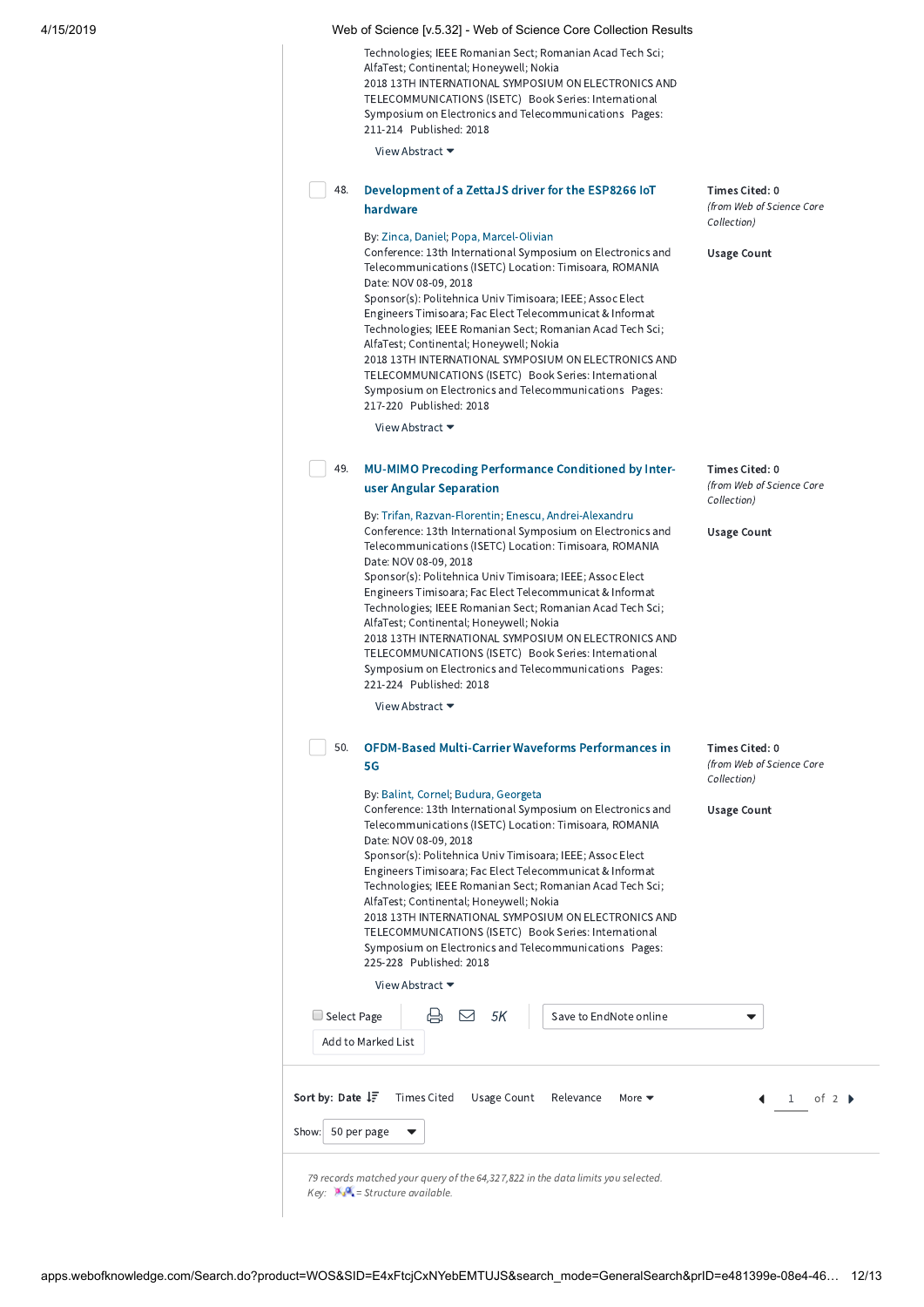Accelerating innovation

**Clarivate** 

© 2019 [Clarivate](javascript: void() [Copyright](javascript: void() notice [Terms](javascript: void() of use Privacy [statement](javascript: void() [Cookie](javascript: void() policy

Sign up for the Web of Science [newsletter](javascript: void() Follow us  $\bigcirc$   $\bigcirc$ 

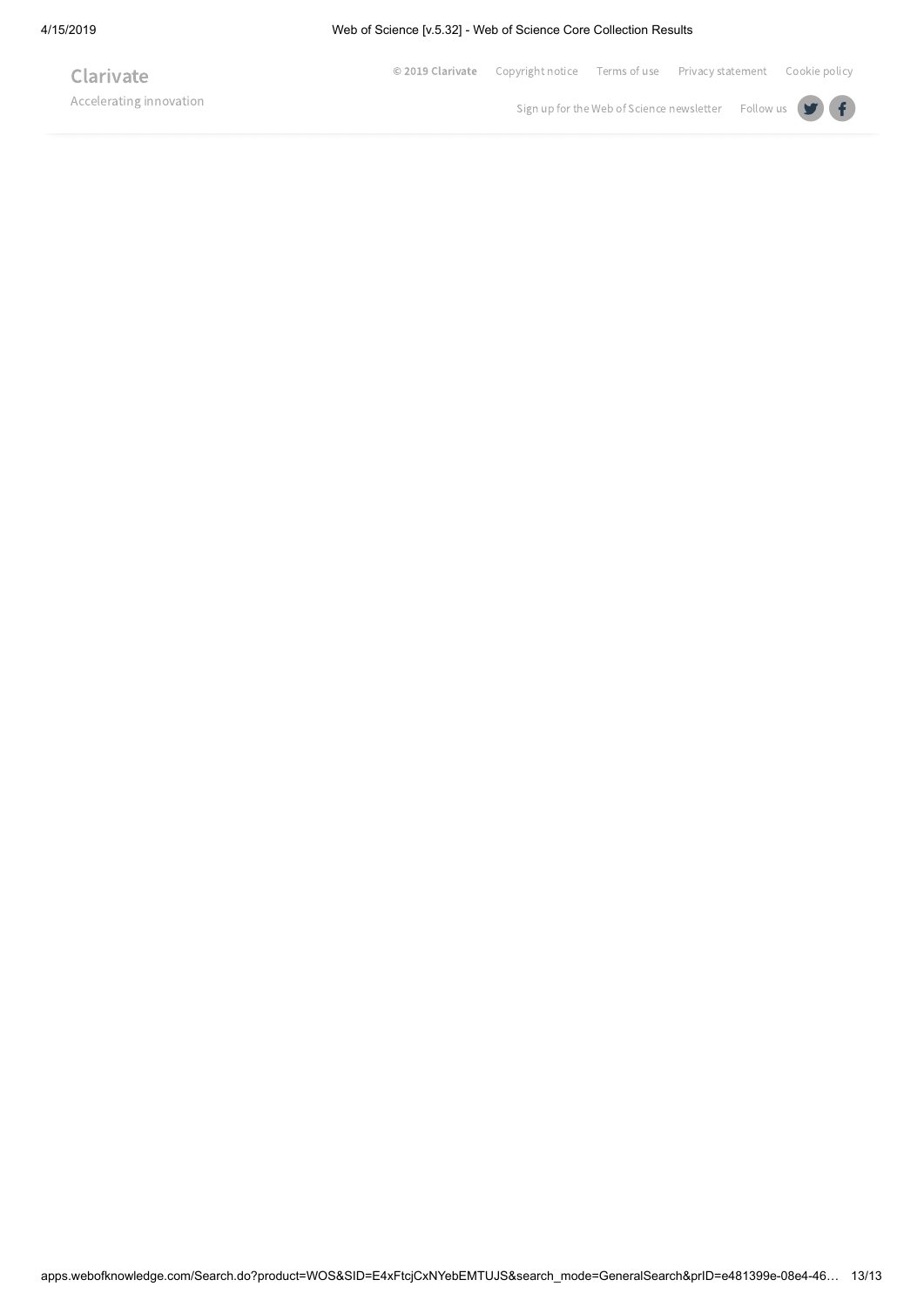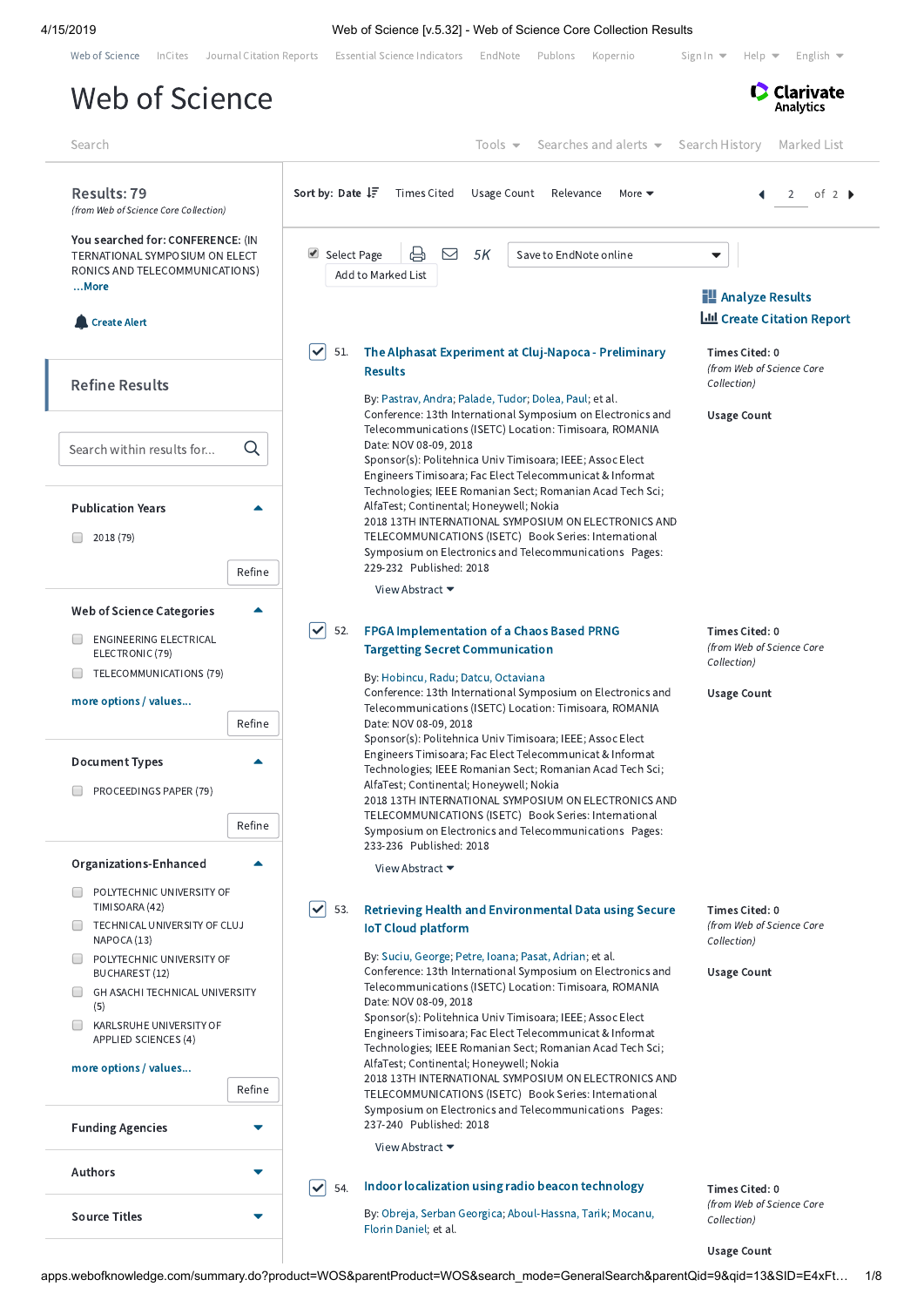### View all options

For advanced refine options, use

[Analyze](http://apps.webofknowledge.com/OutboundService.do?action=go&mode=raService&queryOption(summary_search_mode)=GeneralSearch&SID=E4xFtcjCxNYebEMTUJS&product=WOS&parentProduct=WOS&parentQid=13&colName=WOS&MARKEDLIST=0) Results

Conference: 13th International Symposium on Electronics and Telecommunications (ISETC) Location: Timisoara, ROMANIA Date: NOV 08-09, 2018 Sponsor(s): Politehnica Univ Timisoara; IEEE; Assoc Elect Engineers Timisoara; Fac Elect Telecommunicat & Informat Technologies; IEEE Romanian Sect; Romanian Acad Tech Sci; AlfaTest; Continental; Honeywell; Nokia 2018 13TH INTERNATIONAL SYMPOSIUM ON ELECTRONICS AND TELECOMMUNICATIONS (ISETC) Book Series: International Symposium on Electronics and Telecommunications Pages: 241-244 Published: 2018 View Abstract ▼

#### Regularized Recursive [Least-Squares](http://apps.webofknowledge.com/full_record.do?product=WOS&search_mode=GeneralSearch&qid=13&SID=E4xFtcjCxNYebEMTUJS&page=2&doc=55) Algorithms for the Identification of Bilinear Forms  $\sqrt{ }$  55.

## By: [Elisei-Iliescu,](http://apps.webofknowledge.com/OneClickSearch.do?product=WOS&search_mode=OneClickSearch&excludeEventConfig=ExcludeIfFromFullRecPage&colName=WOS&SID=E4xFtcjCxNYebEMTUJS&field=AU&value=Elisei-Iliescu,%20Camelia) Camelia; Paleologu, [Constantin;](http://apps.webofknowledge.com/OneClickSearch.do?product=WOS&search_mode=OneClickSearch&excludeEventConfig=ExcludeIfFromFullRecPage&colName=WOS&SID=E4xFtcjCxNYebEMTUJS&field=AU&value=Paleologu,%20Constantin) Stanciu, Cristian; et al.

Conference: 13th International Symposium on Electronics and Telecommunications (ISETC) Location: Timisoara, ROMANIA Date: NOV 08-09, 2018

Sponsor(s): Politehnica Univ Timisoara; IEEE; Assoc Elect Engineers Timisoara; Fac Elect Telecommunicat & Informat Technologies; IEEE Romanian Sect; Romanian Acad Tech Sci; AlfaTest; Continental; Honeywell; Nokia 2018 13TH INTERNATIONAL SYMPOSIUM ON ELECTRONICS AND

TELECOMMUNICATIONS (ISETC) Book Series: International Symposium on Electronics and Telecommunications Pages: 247-250 Published: 2018

View Abstract ▼

## $\blacktriangleright$  56. An [Optimized](http://apps.webofknowledge.com/full_record.do?product=WOS&search_mode=GeneralSearch&qid=13&SID=E4xFtcjCxNYebEMTUJS&page=2&doc=56) LMS Algorithm for Bilinear Forms

By: Dogariu, [Laura-Mari](http://apps.webofknowledge.com/OneClickSearch.do?product=WOS&search_mode=OneClickSearch&excludeEventConfig=ExcludeIfFromFullRecPage&colName=WOS&SID=E4xFtcjCxNYebEMTUJS&field=AU&value=Dogariu,%20Laura-Maria)[a;](http://apps.webofknowledge.com/OneClickSearch.do?product=WOS&search_mode=OneClickSearch&excludeEventConfig=ExcludeIfFromFullRecPage&colName=WOS&SID=E4xFtcjCxNYebEMTUJS&field=AU&value=Paleologu,%20Constantin) [Ciochina,](http://apps.webofknowledge.com/OneClickSearch.do?product=WOS&search_mode=OneClickSearch&excludeEventConfig=ExcludeIfFromFullRecPage&colName=WOS&SID=E4xFtcjCxNYebEMTUJS&field=AU&value=Ciochina,%20Silviu) Silviu; Paleologu, Constantin; et al.

Conference: 13th International Symposium on Electronics and Telecommunications (ISETC) Location: Timisoara, ROMANIA Date: NOV 08-09, 2018

Sponsor(s): Politehnica Univ Timisoara; IEEE; Assoc Elect Engineers Timisoara; Fac Elect Telecommunicat & Informat Technologies; IEEE Romanian Sect; Romanian Acad Tech Sci; AlfaTest; Continental; Honeywell; Nokia 2018 13TH INTERNATIONAL SYMPOSIUM ON ELECTRONICS AND TELECOMMUNICATIONS (ISETC) Book Series: International Symposium on Electronics and Telecommunications Pages: 251-254 Published: 2018

View Abstract ▼

## $\blacktriangledown$  57. On the Reduced [Complexity](http://apps.webofknowledge.com/full_record.do?product=WOS&search_mode=GeneralSearch&qid=13&SID=E4xFtcjCxNYebEMTUJS&page=2&doc=57) FFT Acquisition for Galileo E1 Signal

### By: Paun, Adrian [Florin](http://apps.webofknowledge.com/OneClickSearch.do?product=WOS&search_mode=OneClickSearch&excludeEventConfig=ExcludeIfFromFullRecPage&colName=WOS&SID=E4xFtcjCxNYebEMTUJS&field=AU&value=Paun,%20Adrian%20Florin); [Rusu-Casandra,](http://apps.webofknowledge.com/OneClickSearch.do?product=WOS&search_mode=OneClickSearch&excludeEventConfig=ExcludeIfFromFullRecPage&colName=WOS&SID=E4xFtcjCxNYebEMTUJS&field=AU&value=Rusu-Casandra,%20Alexandru) Alexandru

Conference: 13th International Symposium on Electronics and Telecommunications (ISETC) Location: Timisoara, ROMANIA Date: NOV 08-09, 2018 Sponsor(s): Politehnica Univ Timisoara; IEEE; Assoc Elect Engineers Timisoara; Fac Elect Telecommunicat & Informat Technologies; IEEE Romanian Sect; Romanian Acad Tech Sci; AlfaTest; Continental; Honeywell; Nokia 2018 13TH INTERNATIONAL SYMPOSIUM ON ELECTRONICS AND TELECOMMUNICATIONS (ISETC) Book Series: International Symposium on Electronics and Telecommunications Pages: 255-258 Published: 2018

View Abstract ▼

### A Modified [3EED Spectrum](http://apps.webofknowledge.com/full_record.do?product=WOS&search_mode=GeneralSearch&qid=13&SID=E4xFtcjCxNYebEMTUJS&page=2&doc=58) Sensing Algorithm Using an Adaptive Decision Threshold  $\sqrt{58}$ .

By: Al [Sammarraie,](http://apps.webofknowledge.com/OneClickSearch.do?product=WOS&search_mode=OneClickSearch&excludeEventConfig=ExcludeIfFromFullRecPage&colName=WOS&SID=E4xFtcjCxNYebEMTUJS&field=AU&value=Al%20Sammarraie,%20Mahmood%20Jalal%20Ahmad) Mahmood Jalal Ahmad; Martian, [Alexandru;](http://apps.webofknowledge.com/OneClickSearch.do?product=WOS&search_mode=OneClickSearch&excludeEventConfig=ExcludeIfFromFullRecPage&colName=WOS&SID=E4xFtcjCxNYebEMTUJS&field=AU&value=Martian,%20Alexandru) [Vladeanu,](http://apps.webofknowledge.com/OneClickSearch.do?product=WOS&search_mode=OneClickSearch&excludeEventConfig=ExcludeIfFromFullRecPage&colName=WOS&SID=E4xFtcjCxNYebEMTUJS&field=AU&value=Vladeanu,%20Calin) Calin Conference: 13th International Symposium on Electronics and Telecommunications (ISETC) Location: Timisoara, ROMANIA Date: NOV 08-09, 2018

Sponsor(s): Politehnica Univ Timisoara; IEEE; Assoc Elect Engineers Timisoara; Fac Elect Telecommunicat & Informat Times Cited: 0 (from Web of Science Core Collection)

Usage Count

Times Cited: 0 (from Web of Science Core Collection)

Usage Count

Times Cited: 0 (from Web of Science Core Collection)

Usage Count

Times Cited: 0 (from Web of Science Core Collection)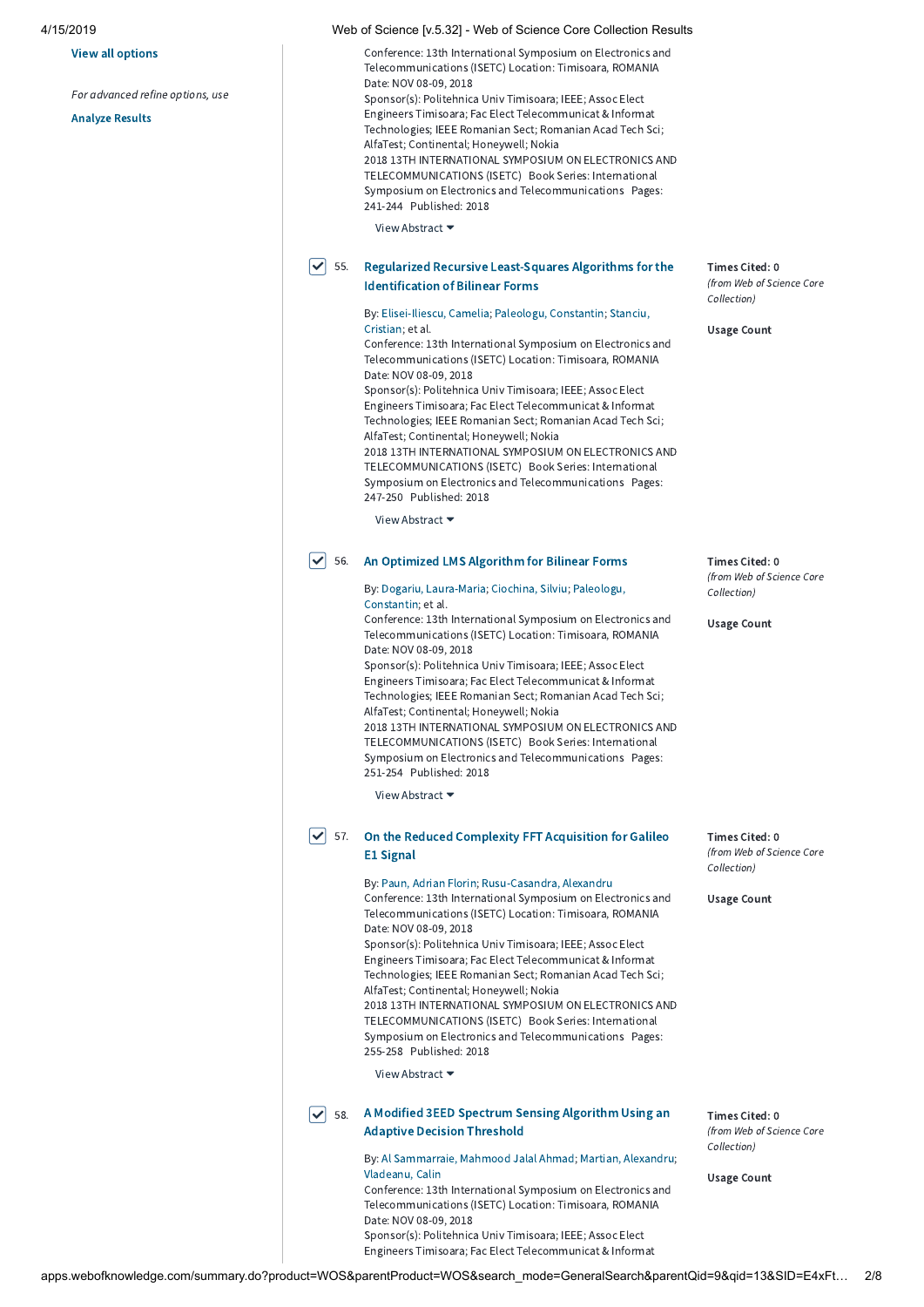| 4/15/2019 |                                    | Web of Science [v.5.32] - Web of Science Core Collection Results                                                                                                                                                                                                                                                                                                                                                                                                                                                                                                                                                                                     |                                                                                  |
|-----------|------------------------------------|------------------------------------------------------------------------------------------------------------------------------------------------------------------------------------------------------------------------------------------------------------------------------------------------------------------------------------------------------------------------------------------------------------------------------------------------------------------------------------------------------------------------------------------------------------------------------------------------------------------------------------------------------|----------------------------------------------------------------------------------|
|           |                                    | Technologies; IEEE Romanian Sect; Romanian Acad Tech Sci;<br>AlfaTest; Continental; Honeywell; Nokia<br>2018 13TH INTERNATIONAL SYMPOSIUM ON ELECTRONICS AND<br>TELECOMMUNICATIONS (ISETC) Book Series: International<br>Symposium on Electronics and Telecommunications Pages:<br>259-262 Published: 2018                                                                                                                                                                                                                                                                                                                                           |                                                                                  |
|           |                                    | View Abstract ▼                                                                                                                                                                                                                                                                                                                                                                                                                                                                                                                                                                                                                                      |                                                                                  |
|           | $\vert\bm{\checkmark}\vert$<br>59. | Adding audio capabilities to TIAGo service robot<br>By: Grama, Lacrimioara; Rusu, Corneliu<br>Conference: 13th International Symposium on Electronics and<br>Telecommunications (ISETC) Location: Timisoara, ROMANIA<br>Date: NOV 08-09, 2018<br>Sponsor(s): Politehnica Univ Timisoara; IEEE; Assoc Elect<br>Engineers Timisoara; Fac Elect Telecommunicat & Informat                                                                                                                                                                                                                                                                               | Times Cited: 0<br>(from Web of Science Core<br>Collection)<br><b>Usage Count</b> |
|           |                                    | Technologies; IEEE Romanian Sect; Romanian Acad Tech Sci;<br>AlfaTest; Continental; Honeywell; Nokia<br>2018 13TH INTERNATIONAL SYMPOSIUM ON ELECTRONICS AND<br>TELECOMMUNICATIONS (ISETC) Book Series: International<br>Symposium on Electronics and Telecommunications Pages:<br>263-266 Published: 2018<br>View Abstract $\blacktriangledown$                                                                                                                                                                                                                                                                                                     |                                                                                  |
|           | $\checkmark$<br>60.                | Accuracy of Synchrophasor Estimation Returned by a                                                                                                                                                                                                                                                                                                                                                                                                                                                                                                                                                                                                   | Times Cited: 0                                                                   |
|           |                                    | <b>Frequency-Domain Linear Least-Squares Algorithm</b>                                                                                                                                                                                                                                                                                                                                                                                                                                                                                                                                                                                               | (from Web of Science Core<br>Collection)                                         |
|           |                                    | By: Belega, Daniel; Petri, Dario; Dallet, Dominique<br>Conference: 13th International Symposium on Electronics and<br>Telecommunications (ISETC) Location: Timisoara, ROMANIA<br>Date: NOV 08-09, 2018<br>Sponsor(s): Politehnica Univ Timisoara; IEEE; Assoc Elect<br>Engineers Timisoara; Fac Elect Telecommunicat & Informat<br>Technologies; IEEE Romanian Sect; Romanian Acad Tech Sci;<br>AlfaTest; Continental; Honeywell; Nokia<br>2018 13TH INTERNATIONAL SYMPOSIUM ON ELECTRONICS AND<br>TELECOMMUNICATIONS (ISETC) Book Series: International<br>Symposium on Electronics and Telecommunications Pages:<br>267-270 Published: 2018        | <b>Usage Count</b>                                                               |
|           |                                    | View Abstract ▼                                                                                                                                                                                                                                                                                                                                                                                                                                                                                                                                                                                                                                      |                                                                                  |
|           | $\checkmark$<br>61.                | From bulky analog active filters to digital filters<br>By: Lodin, Alexandru; Grama, Lacrimioara; Rusu, Corneliu                                                                                                                                                                                                                                                                                                                                                                                                                                                                                                                                      | Times Cited: 0<br>(from Web of Science Core<br>Collection)                       |
|           |                                    | Conference: 13th International Symposium on Electronics and<br>Telecommunications (ISETC) Location: Timisoara, ROMANIA<br>Date: NOV 08-09, 2018<br>Sponsor(s): Politehnica Univ Timisoara; IEEE; Assoc Elect<br>Engineers Timisoara; Fac Elect Telecommunicat & Informat<br>Technologies; IEEE Romanian Sect; Romanian Acad Tech Sci;<br>AlfaTest; Continental; Honeywell; Nokia<br>2018 13TH INTERNATIONAL SYMPOSIUM ON ELECTRONICS AND<br>TELECOMMUNICATIONS (ISETC) Book Series: International<br>Symposium on Electronics and Telecommunications Pages:<br>271-274 Published: 2018<br>View Abstract $\blacktriangleright$                        | <b>Usage Count</b>                                                               |
|           | $\vert\bm{\checkmark}\vert$<br>62. | <b>Adaptive Thresholding Algorithm for Noisy</b>                                                                                                                                                                                                                                                                                                                                                                                                                                                                                                                                                                                                     | Times Cited: 0                                                                   |
|           |                                    | <b>Electrocardiograms using Reverse Biorthogonal Mother</b><br><b>Wavelets</b>                                                                                                                                                                                                                                                                                                                                                                                                                                                                                                                                                                       | (from Web of Science Core<br>Collection)                                         |
|           |                                    | By: Arvinti, Beatrice; Costache, Marius<br>Conference: 13th International Symposium on Electronics and<br>Telecommunications (ISETC) Location: Timisoara, ROMANIA<br>Date: NOV 08-09, 2018<br>Sponsor(s): Politehnica Univ Timisoara; IEEE; Assoc Elect<br>Engineers Timisoara; Fac Elect Telecommunicat & Informat<br>Technologies; IEEE Romanian Sect; Romanian Acad Tech Sci;<br>AlfaTest; Continental; Honeywell; Nokia<br>2018 13TH INTERNATIONAL SYMPOSIUM ON ELECTRONICS AND<br>TELECOMMUNICATIONS (ISETC) Book Series: International<br>Symposium on Electronics and Telecommunications Pages:<br>277-280 Published: 2018<br>View Abstract ▼ | <b>Usage Count</b>                                                               |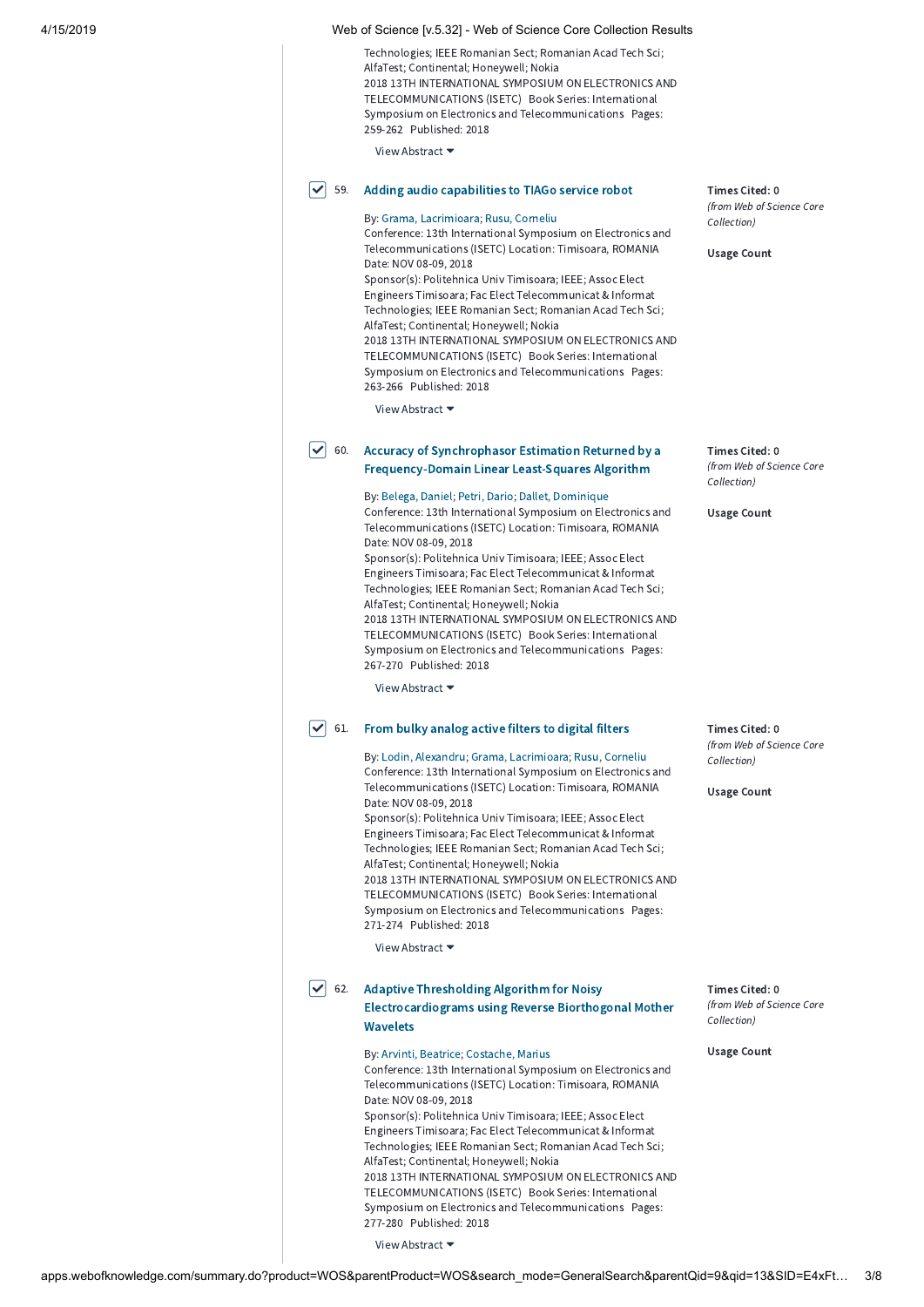| 4/15/2019 |  | Web of Science Iv.5.321 - Web of Science Core Collection Results |
|-----------|--|------------------------------------------------------------------|
|-----------|--|------------------------------------------------------------------|

#### Wavelet Shrinkage of [Magnetocardiograms](http://apps.webofknowledge.com/full_record.do?product=WOS&search_mode=GeneralSearch&qid=13&SID=E4xFtcjCxNYebEMTUJS&page=2&doc=63) Using the Median Absolute Deviation  $\triangleright$  63.

By: Arvinti, [Beatrice](http://apps.webofknowledge.com/OneClickSearch.do?product=WOS&search_mode=OneClickSearch&excludeEventConfig=ExcludeIfFromFullRecPage&colName=WOS&SID=E4xFtcjCxNYebEMTUJS&field=AU&value=Arvinti,%20Beatrice); Stolz, [Ronny](http://apps.webofknowledge.com/OneClickSearch.do?product=WOS&search_mode=OneClickSearch&excludeEventConfig=ExcludeIfFromFullRecPage&colName=WOS&SID=E4xFtcjCxNYebEMTUJS&field=AU&value=Stolz,%20Ronny); [Costache,](http://apps.webofknowledge.com/OneClickSearch.do?product=WOS&search_mode=OneClickSearch&excludeEventConfig=ExcludeIfFromFullRecPage&colName=WOS&SID=E4xFtcjCxNYebEMTUJS&field=AU&value=Costache,%20Marius) Marius Conference: 13th International Symposium on Electronics and Telecommunications (ISETC) Location: Timisoara, ROMANIA Date: NOV 08-09, 2018 Sponsor(s): Politehnica Univ Timisoara; IEEE; Assoc Elect Engineers Timisoara; Fac Elect Telecommunicat & Informat Technologies; IEEE Romanian Sect; Romanian Acad Tech Sci; AlfaTest; Continental; Honeywell; Nokia 2018 13TH INTERNATIONAL SYMPOSIUM ON ELECTRONICS AND TELECOMMUNICATIONS (ISETC) Book Series: International

Symposium on Electronics and Telecommunications Pages: 281-284 Published: 2018

View Abstract ▼

## $\blacktriangledown]$  64. Wavelets Based Filter Banks for Real Time [Spectrum](http://apps.webofknowledge.com/full_record.do?product=WOS&search_mode=GeneralSearch&qid=13&SID=E4xFtcjCxNYebEMTUJS&page=2&doc=64) Analysis

## By: [Gajitzki,](http://apps.webofknowledge.com/OneClickSearch.do?product=WOS&search_mode=OneClickSearch&excludeEventConfig=ExcludeIfFromFullRecPage&colName=WOS&SID=E4xFtcjCxNYebEMTUJS&field=AU&value=Gajitzki,%20Paul) Paul; Isar, [Dorina;](http://apps.webofknowledge.com/OneClickSearch.do?product=WOS&search_mode=OneClickSearch&excludeEventConfig=ExcludeIfFromFullRecPage&colName=WOS&SID=E4xFtcjCxNYebEMTUJS&field=AU&value=Isar,%20Dorina) [Simu,](http://apps.webofknowledge.com/OneClickSearch.do?product=WOS&search_mode=OneClickSearch&excludeEventConfig=ExcludeIfFromFullRecPage&colName=WOS&SID=E4xFtcjCxNYebEMTUJS&field=AU&value=Simu,%20Calin) Calin

Conference: 13th International Symposium on Electronics and Telecommunications (ISETC) Location: Timisoara, ROMANIA Date: NOV 08-09, 2018

Sponsor(s): Politehnica Univ Timisoara; IEEE; Assoc Elect Engineers Timisoara; Fac Elect Telecommunicat & Informat Technologies; IEEE Romanian Sect; Romanian Acad Tech Sci; AlfaTest; Continental; Honeywell; Nokia 2018 13TH INTERNATIONAL SYMPOSIUM ON ELECTRONICS AND TELECOMMUNICATIONS (ISETC) Book Series: International Symposium on Electronics and Telecommunications Pages: 285-288 Published: 2018

View Abstract ▼

### Face Detection and [Recognition](http://apps.webofknowledge.com/full_record.do?product=WOS&search_mode=GeneralSearch&qid=13&SID=E4xFtcjCxNYebEMTUJS&page=2&doc=65) Based on General Purpose DNN Object Detector  $\boxed{\triangledown}$  65.

By: [Ghenescu,](http://apps.webofknowledge.com/OneClickSearch.do?product=WOS&search_mode=OneClickSearch&excludeEventConfig=ExcludeIfFromFullRecPage&colName=WOS&SID=E4xFtcjCxNYebEMTUJS&field=AU&value=Ghenescu,%20Veta) Veta; [Mihaescu,](http://apps.webofknowledge.com/OneClickSearch.do?product=WOS&search_mode=OneClickSearch&excludeEventConfig=ExcludeIfFromFullRecPage&colName=WOS&SID=E4xFtcjCxNYebEMTUJS&field=AU&value=Mihaescu,%20Roxana%20Elena) Roxana Elena; Carata, Serban-Vasile; et al.

Conference: 13th International Symposium on Electronics and Telecommunications (ISETC) Location: Timisoara, ROMANIA Date: NOV 08-09, 2018

Sponsor(s): Politehnica Univ Timisoara; IEEE; Assoc Elect Engineers Timisoara; Fac Elect Telecommunicat & Informat Technologies; IEEE Romanian Sect; Romanian Acad Tech Sci; AlfaTest; Continental; Honeywell; Nokia 2018 13TH INTERNATIONAL SYMPOSIUM ON ELECTRONICS AND TELECOMMUNICATIONS (ISETC) Book Series: International Symposium on Electronics and Telecommunications Pages: 289-292 Published: 2018

View Abstract ▼

#### Generating a Totally Focused Colour Image from [Recordings](http://apps.webofknowledge.com/full_record.do?product=WOS&search_mode=GeneralSearch&qid=13&SID=E4xFtcjCxNYebEMTUJS&page=2&doc=66) of a Plenoptic Camera  $\vert\mathbf{v}\vert$  66.

By: [Suetterlin,](http://apps.webofknowledge.com/OneClickSearch.do?product=WOS&search_mode=OneClickSearch&excludeEventConfig=ExcludeIfFromFullRecPage&colName=WOS&SID=E4xFtcjCxNYebEMTUJS&field=AU&value=Suetterlin,%20Marcel) Marcel; [Zeller,](http://apps.webofknowledge.com/OneClickSearch.do?product=WOS&search_mode=OneClickSearch&excludeEventConfig=ExcludeIfFromFullRecPage&colName=WOS&SID=E4xFtcjCxNYebEMTUJS&field=AU&value=Zeller,%20Niclas) Niclas; [Quint,](http://apps.webofknowledge.com/OneClickSearch.do?product=WOS&search_mode=OneClickSearch&excludeEventConfig=ExcludeIfFromFullRecPage&colName=WOS&SID=E4xFtcjCxNYebEMTUJS&field=AU&value=Quint,%20Franz) Franz

Conference: 13th International Symposium on Electronics and Telecommunications (ISETC) Location: Timisoara, ROMANIA Date: NOV 08-09, 2018 Sponsor(s): Politehnica Univ Timisoara; IEEE; Assoc Elect Engineers Timisoara; Fac Elect Telecommunicat & Informat Technologies; IEEE Romanian Sect; Romanian Acad Tech Sci; AlfaTest; Continental; Honeywell; Nokia 2018 13TH INTERNATIONAL SYMPOSIUM ON ELECTRONICS AND TELECOMMUNICATIONS (ISETC) Book Series: International Symposium on Electronics and Telecommunications Pages:

293-296 Published: 2018

View Abstract ▼

 $\blacktriangledown$  67. [Acquisition](http://apps.webofknowledge.com/full_record.do?product=WOS&search_mode=GeneralSearch&qid=13&SID=E4xFtcjCxNYebEMTUJS&page=2&doc=67) Modeling for Optimal Indoor Panoramic Imagery

Times Cited: 0 (from Web of Science Core Collection)

By: [Pasca,](http://apps.webofknowledge.com/OneClickSearch.do?product=WOS&search_mode=OneClickSearch&excludeEventConfig=ExcludeIfFromFullRecPage&colName=WOS&SID=E4xFtcjCxNYebEMTUJS&field=AU&value=Pasca,%20Alina) Alina; Ciupe, [Aurelia](http://apps.webofknowledge.com/OneClickSearch.do?product=WOS&search_mode=OneClickSearch&excludeEventConfig=ExcludeIfFromFullRecPage&colName=WOS&SID=E4xFtcjCxNYebEMTUJS&field=AU&value=Ciupe,%20Aurelia); Meza, [Serban](http://apps.webofknowledge.com/OneClickSearch.do?product=WOS&search_mode=OneClickSearch&excludeEventConfig=ExcludeIfFromFullRecPage&colName=WOS&SID=E4xFtcjCxNYebEMTUJS&field=AU&value=Meza,%20Serban); et al.

Times Cited: 0 (from Web of Science Core Collection)

Usage Count

Times Cited: 0 (from Web of Science Core Collection)

Usage Count

Times Cited: 0 (from Web of Science Core Collection)

Usage Count

Times Cited: 0 (from Web of Science Core Collection)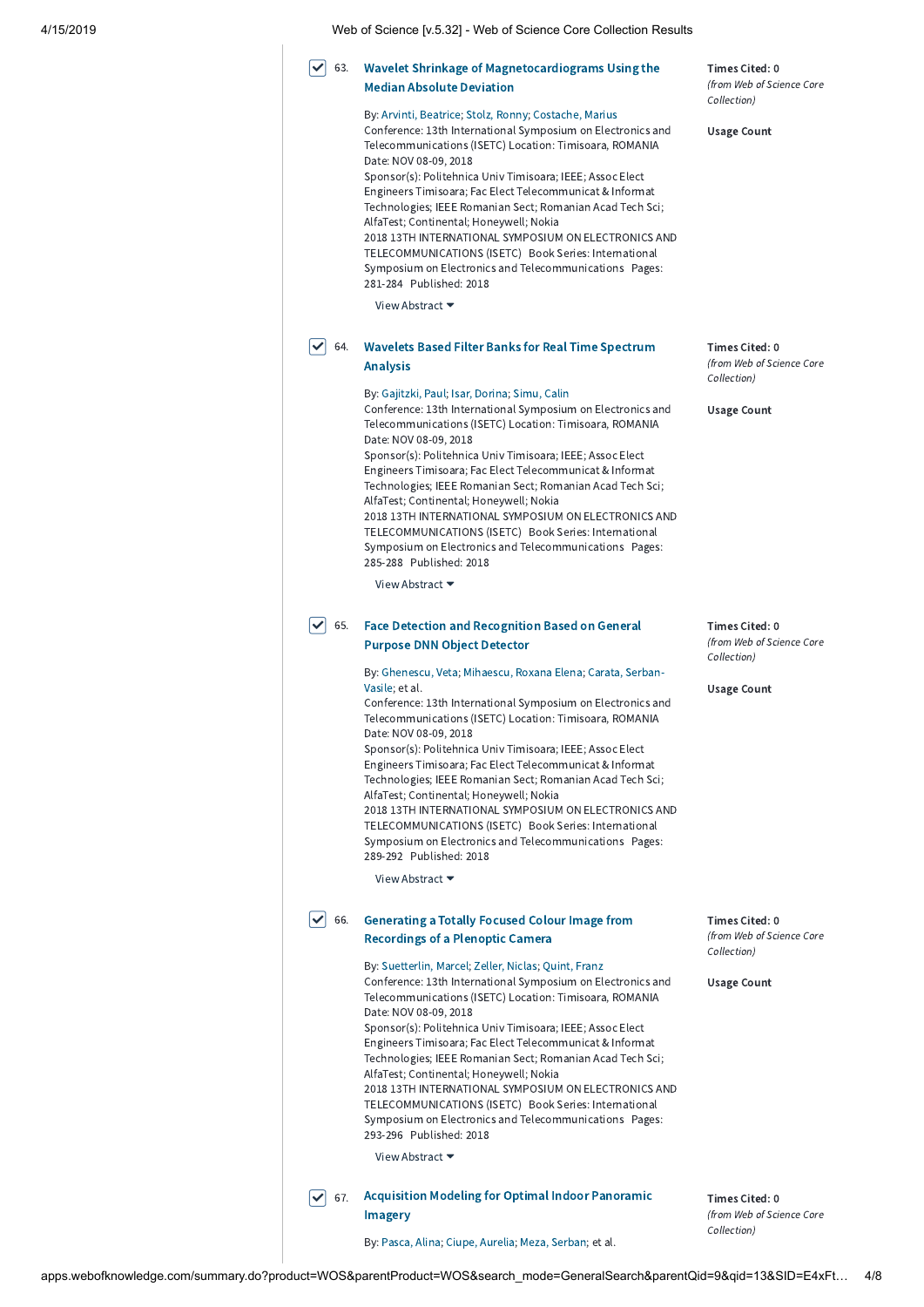| 4/15/2019 |                             | Web of Science [v.5.32] - Web of Science Core Collection Results                                                                                                                                                                                                                                                                                                                                                                                                                                                                                                                                                                                                                                                                                 |                                                                                  |
|-----------|-----------------------------|--------------------------------------------------------------------------------------------------------------------------------------------------------------------------------------------------------------------------------------------------------------------------------------------------------------------------------------------------------------------------------------------------------------------------------------------------------------------------------------------------------------------------------------------------------------------------------------------------------------------------------------------------------------------------------------------------------------------------------------------------|----------------------------------------------------------------------------------|
|           |                             | Conference: 13th International Symposium on Electronics and<br>Telecommunications (ISETC) Location: Timisoara, ROMANIA<br>Date: NOV 08-09, 2018<br>Sponsor(s): Politehnica Univ Timisoara; IEEE; Assoc Elect<br>Engineers Timisoara; Fac Elect Telecommunicat & Informat<br>Technologies; IEEE Romanian Sect; Romanian Acad Tech Sci;<br>AlfaTest; Continental; Honeywell; Nokia<br>2018 13TH INTERNATIONAL SYMPOSIUM ON ELECTRONICS AND<br>TELECOMMUNICATIONS (ISETC) Book Series: International<br>Symposium on Electronics and Telecommunications Pages:<br>297-300 Published: 2018<br>View Abstract $\blacktriangledown$                                                                                                                     | <b>Usage Count</b>                                                               |
|           | ∣✓<br>68.                   | Forgery detection based on reverberation time<br>estimation in multiple bands                                                                                                                                                                                                                                                                                                                                                                                                                                                                                                                                                                                                                                                                    | Times Cited: 0<br>(from Web of Science Core<br>Collection)                       |
|           |                             | By: Ciobanu, A.; Nita, V. A.; Popa, V.<br>Conference: 13th International Symposium on Electronics and<br>Telecommunications (ISETC) Location: Timisoara, ROMANIA<br>Date: NOV 08-09, 2018<br>Sponsor(s): Politehnica Univ Timisoara; IEEE; Assoc Elect<br>Engineers Timisoara; Fac Elect Telecommunicat & Informat<br>Technologies; IEEE Romanian Sect; Romanian Acad Tech Sci;<br>AlfaTest; Continental; Honeywell; Nokia<br>2018 13TH INTERNATIONAL SYMPOSIUM ON ELECTRONICS AND<br>TELECOMMUNICATIONS (ISETC) Book Series: International<br>Symposium on Electronics and Telecommunications Pages:<br>301-304 Published: 2018                                                                                                                 | <b>Usage Count</b>                                                               |
|           |                             | View Abstract $\blacktriangleright$                                                                                                                                                                                                                                                                                                                                                                                                                                                                                                                                                                                                                                                                                                              |                                                                                  |
|           | ∣✓<br>69.                   | <b>EGNOS Performance Improvements Using Monitoring</b><br><b>Stations in Romania</b>                                                                                                                                                                                                                                                                                                                                                                                                                                                                                                                                                                                                                                                             | Times Cited: 0<br>(from Web of Science Core<br>Collection)                       |
|           |                             | By: Vasile, Vlad-Cosmin; Magu, Georgiana; Cosnita, Romeo; et<br>al.<br>Conference: 13th International Symposium on Electronics and<br>Telecommunications (ISETC) Location: Timisoara, ROMANIA<br>Date: NOV 08-09, 2018<br>Sponsor(s): Politehnica Univ Timisoara; IEEE; Assoc Elect<br>Engineers Timisoara; Fac Elect Telecommunicat & Informat<br>Technologies; IEEE Romanian Sect; Romanian Acad Tech Sci;<br>AlfaTest; Continental; Honeywell; Nokia<br>2018 13TH INTERNATIONAL SYMPOSIUM ON ELECTRONICS AND<br>TELECOMMUNICATIONS (ISETC) Book Series: International<br>Symposium on Electronics and Telecommunications Pages:<br>307-312 Published: 2018<br>View Abstract ▼                                                                 | <b>Usage Count</b>                                                               |
|           |                             |                                                                                                                                                                                                                                                                                                                                                                                                                                                                                                                                                                                                                                                                                                                                                  |                                                                                  |
|           | $\blacktriangledown$<br>70. | <b>OSPA Metric for Radar Extended Object Tracker</b><br>By: Dehelean, Teodor; Nafornita, Corina; Isar, Alexandru<br>Conference: 13th International Symposium on Electronics and<br>Telecommunications (ISETC) Location: Timisoara, ROMANIA<br>Date: NOV 08-09, 2018<br>Sponsor(s): Politehnica Univ Timisoara; IEEE; Assoc Elect<br>Engineers Timisoara; Fac Elect Telecommunicat & Informat<br>Technologies; IEEE Romanian Sect; Romanian Acad Tech Sci;<br>AlfaTest; Continental; Honeywell; Nokia<br>2018 13TH INTERNATIONAL SYMPOSIUM ON ELECTRONICS AND<br>TELECOMMUNICATIONS (ISETC) Book Series: International<br>Symposium on Electronics and Telecommunications Pages:<br>313-317 Published: 2018<br>View Abstract $\blacktriangledown$ | Times Cited: 0<br>(from Web of Science Core<br>Collection)<br><b>Usage Count</b> |
|           | ∣✓<br>71.                   | <b>Comparative Study of Satellite Navigation Systems</b><br>By: Vasile, Vlad-Cosmin; Nafornita, Corina; Borda, Monica<br>Conference: 13th International Symposium on Electronics and<br>Telecommunications (ISETC) Location: Timisoara, ROMANIA<br>Date: NOV 08-09, 2018<br>Sponsor(s): Politehnica Univ Timisoara; IEEE; Assoc Elect<br>Engineers Timisoara; Fac Elect Telecommunicat & Informat<br>Technologies; IEEE Romanian Sect; Romanian Acad Tech Sci;<br>AlfaTest; Continental; Honeywell; Nokia                                                                                                                                                                                                                                        | Times Cited: 0<br>(from Web of Science Core<br>Collection)<br><b>Usage Count</b> |

apps.webofknowledge.com/summary.do?product=WOS&parentProduct=WOS&search\_mode=GeneralSearch&parentQid=9&qid=13&SID=E4xFt… 5/8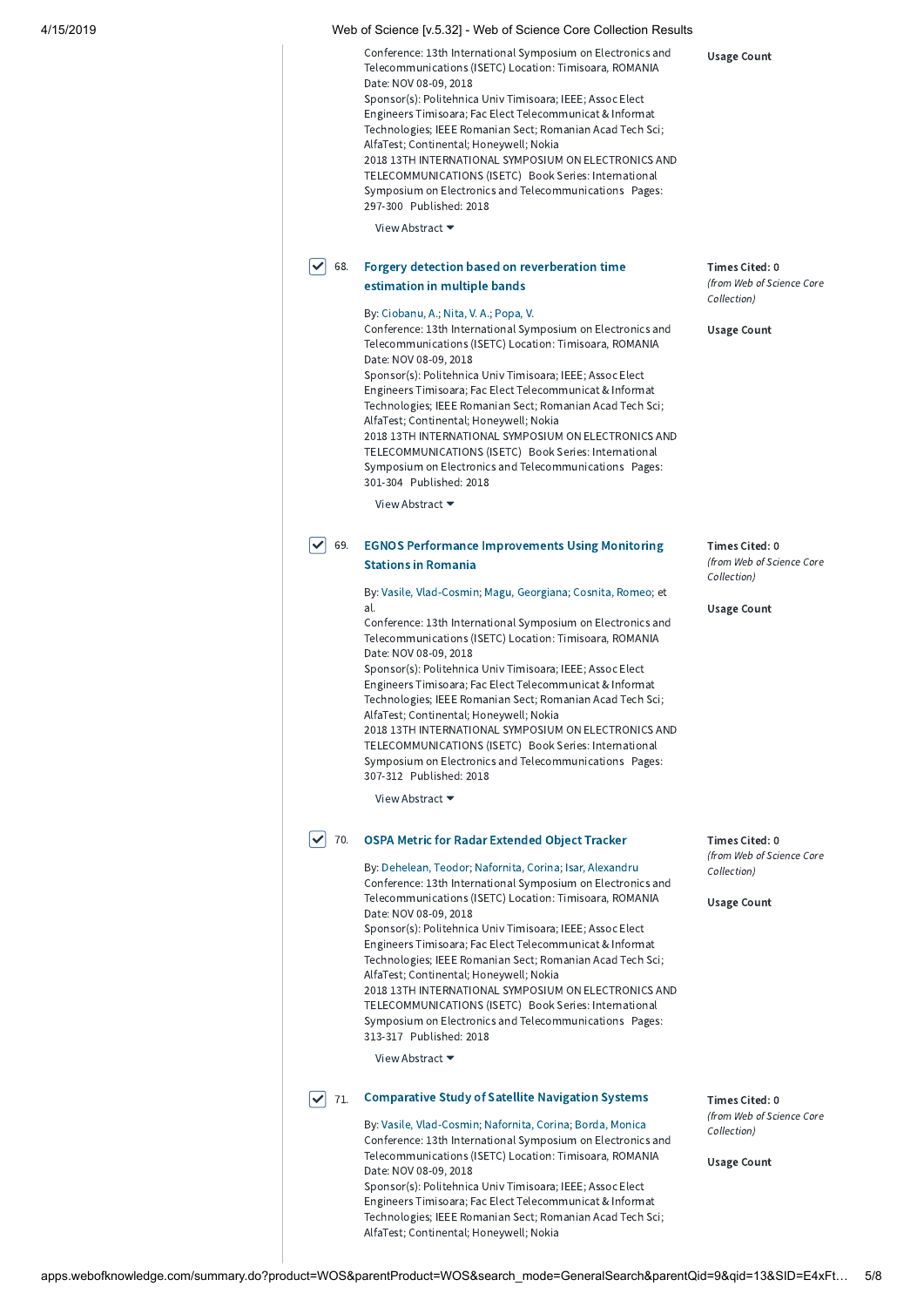2018 13TH INTERNATIONAL SYMPOSIUM ON ELECTRONICS AND TELECOMMUNICATIONS (ISETC) Book Series: International Symposium on Electronics and Telecommunications Pages: 318-323 Published: 2018

View Abstract ▼

# $\blacktriangledown$  72. Images' Principal Component Analysis using [Hyperanalytic](http://apps.webofknowledge.com/full_record.do?product=WOS&search_mode=GeneralSearch&qid=13&SID=E4xFtcjCxNYebEMTUJS&page=2&doc=72) Wavelet Packets

# By: Magu, [Georgiana-Alina;](http://apps.webofknowledge.com/OneClickSearch.do?product=WOS&search_mode=OneClickSearch&excludeEventConfig=ExcludeIfFromFullRecPage&colName=WOS&SID=E4xFtcjCxNYebEMTUJS&field=AU&value=Magu,%20Georgiana-Alina) [Kovaci,](http://apps.webofknowledge.com/OneClickSearch.do?product=WOS&search_mode=OneClickSearch&excludeEventConfig=ExcludeIfFromFullRecPage&colName=WOS&SID=E4xFtcjCxNYebEMTUJS&field=AU&value=Kovaci,%20Maria) Maria

Conference: 13th International Symposium on Electronics and Telecommunications (ISETC) Location: Timisoara, ROMANIA Date: NOV 08-09, 2018 Sponsor(s): Politehnica Univ Timisoara; IEEE; Assoc Elect Engineers Timisoara; Fac Elect Telecommunicat & Informat Technologies; IEEE Romanian Sect; Romanian Acad Tech Sci; AlfaTest; Continental; Honeywell; Nokia 2018 13TH INTERNATIONAL SYMPOSIUM ON ELECTRONICS AND TELECOMMUNICATIONS (ISETC) Book Series: International Symposium on Electronics and Telecommunications Pages: 324-327 Published: 2018

View Abstract ▼

## $\sqrt{ }$  73. The Evaluation of the Effect of NLOS Multipath [Propagation](http://apps.webofknowledge.com/full_record.do?product=WOS&search_mode=GeneralSearch&qid=13&SID=E4xFtcjCxNYebEMTUJS&page=2&doc=73) in Case of GNSS Receivers

By: [Nafornita,](http://apps.webofknowledge.com/OneClickSearch.do?product=WOS&search_mode=OneClickSearch&excludeEventConfig=ExcludeIfFromFullRecPage&colName=WOS&SID=E4xFtcjCxNYebEMTUJS&field=AU&value=Nafornita,%20Corina) Corina; Isar, [Alexandru;](http://apps.webofknowledge.com/OneClickSearch.do?product=WOS&search_mode=OneClickSearch&excludeEventConfig=ExcludeIfFromFullRecPage&colName=WOS&SID=E4xFtcjCxNYebEMTUJS&field=AU&value=Isar,%20Alexandru) [Otesteanu,](http://apps.webofknowledge.com/OneClickSearch.do?product=WOS&search_mode=OneClickSearch&excludeEventConfig=ExcludeIfFromFullRecPage&colName=WOS&SID=E4xFtcjCxNYebEMTUJS&field=AU&value=Otesteanu,%20Marius) Marius; et al. Conference: 13th International Symposium on Electronics and Telecommunications (ISETC) Location: Timisoara, ROMANIA Date: NOV 08-09, 2018

Sponsor(s): Politehnica Univ Timisoara; IEEE; Assoc Elect Engineers Timisoara; Fac Elect Telecommunicat & Informat Technologies; IEEE Romanian Sect; Romanian Acad Tech Sci; AlfaTest; Continental; Honeywell; Nokia 2018 13TH INTERNATIONAL SYMPOSIUM ON ELECTRONICS AND TELECOMMUNICATIONS (ISETC) Book Series: International

Symposium on Electronics and Telecommunications Pages: 328-331 Published: 2018

View Abstract ▼

# $\blacktriangledown$  74. A [DNA-based](http://apps.webofknowledge.com/full_record.do?product=WOS&search_mode=GeneralSearch&qid=13&SID=E4xFtcjCxNYebEMTUJS&page=2&doc=74) chaos algorithm for an efficient image encryption application

By: Ahgue, Augustin [Ousmanou](http://apps.webofknowledge.com/OneClickSearch.do?product=WOS&search_mode=OneClickSearch&excludeEventConfig=ExcludeIfFromFullRecPage&colName=WOS&SID=E4xFtcjCxNYebEMTUJS&field=AU&value=Ahgue,%20Augustin%20Ousmanou)[;](http://apps.webofknowledge.com/OneClickSearch.do?product=WOS&search_mode=OneClickSearch&excludeEventConfig=ExcludeIfFromFullRecPage&colName=WOS&SID=E4xFtcjCxNYebEMTUJS&field=AU&value=Effa,%20Joseph%20Yves) [Nkapkop,](http://apps.webofknowledge.com/OneClickSearch.do?product=WOS&search_mode=OneClickSearch&excludeEventConfig=ExcludeIfFromFullRecPage&colName=WOS&SID=E4xFtcjCxNYebEMTUJS&field=AU&value=Nkapkop,%20Jean%20De%20Dieu) Jean De Dieu; Effa, Joseph Yves; et al.

Conference: 13th International Symposium on Electronics and Telecommunications (ISETC) Location: Timisoara, ROMANIA Date: NOV 08-09, 2018

Sponsor(s): Politehnica Univ Timisoara; IEEE; Assoc Elect Engineers Timisoara; Fac Elect Telecommunicat & Informat Technologies; IEEE Romanian Sect; Romanian Acad Tech Sci; AlfaTest; Continental; Honeywell; Nokia

2018 13TH INTERNATIONAL SYMPOSIUM ON ELECTRONICS AND TELECOMMUNICATIONS (ISETC) Book Series: International Symposium on Electronics and Telecommunications Pages: 332-335 Published: 2018

View Abstract ▼

# $\blacktriangledown$  75. VIPERA 1.0-A Versatile Imaging Platform for [Education,](http://apps.webofknowledge.com/full_record.do?product=WOS&search_mode=GeneralSearch&qid=13&SID=E4xFtcjCxNYebEMTUJS&page=2&doc=75) Research and Applications

By: Man, [Claudiu](http://apps.webofknowledge.com/OneClickSearch.do?product=WOS&search_mode=OneClickSearch&excludeEventConfig=ExcludeIfFromFullRecPage&colName=WOS&SID=E4xFtcjCxNYebEMTUJS&field=AU&value=Man,%20Claudiu); [Machidon,](http://apps.webofknowledge.com/OneClickSearch.do?product=WOS&search_mode=OneClickSearch&excludeEventConfig=ExcludeIfFromFullRecPage&colName=WOS&SID=E4xFtcjCxNYebEMTUJS&field=AU&value=Machidon,%20Octavian) Octavian; [Ivanovici,](http://apps.webofknowledge.com/OneClickSearch.do?product=WOS&search_mode=OneClickSearch&excludeEventConfig=ExcludeIfFromFullRecPage&colName=WOS&SID=E4xFtcjCxNYebEMTUJS&field=AU&value=Ivanovici,%20Mihai) Mihai Conference: 13th International Symposium on Electronics and Telecommunications (ISETC) Location: Timisoara, ROMANIA Date: NOV 08-09, 2018 Sponsor(s): Politehnica Univ Timisoara; IEEE; Assoc Elect Engineers Timisoara; Fac Elect Telecommunicat & Informat Technologies; IEEE Romanian Sect; Romanian Acad Tech Sci; AlfaTest; Continental; Honeywell; Nokia 2018 13TH INTERNATIONAL SYMPOSIUM ON ELECTRONICS AND TELECOMMUNICATIONS (ISETC) Book Series: International Symposium on Electronics and Telecommunications Pages: 339-342 Published: 2018

Times Cited: 0 (from Web of Science Core Collection)

Usage Count

Times Cited: 0 (from Web of Science Core Collection)

Usage Count

Times Cited: 0 (from Web of Science Core Collection)

Usage Count

Times Cited: 0 (from Web of Science Core Collection)

Usage Count

View Abstract ▼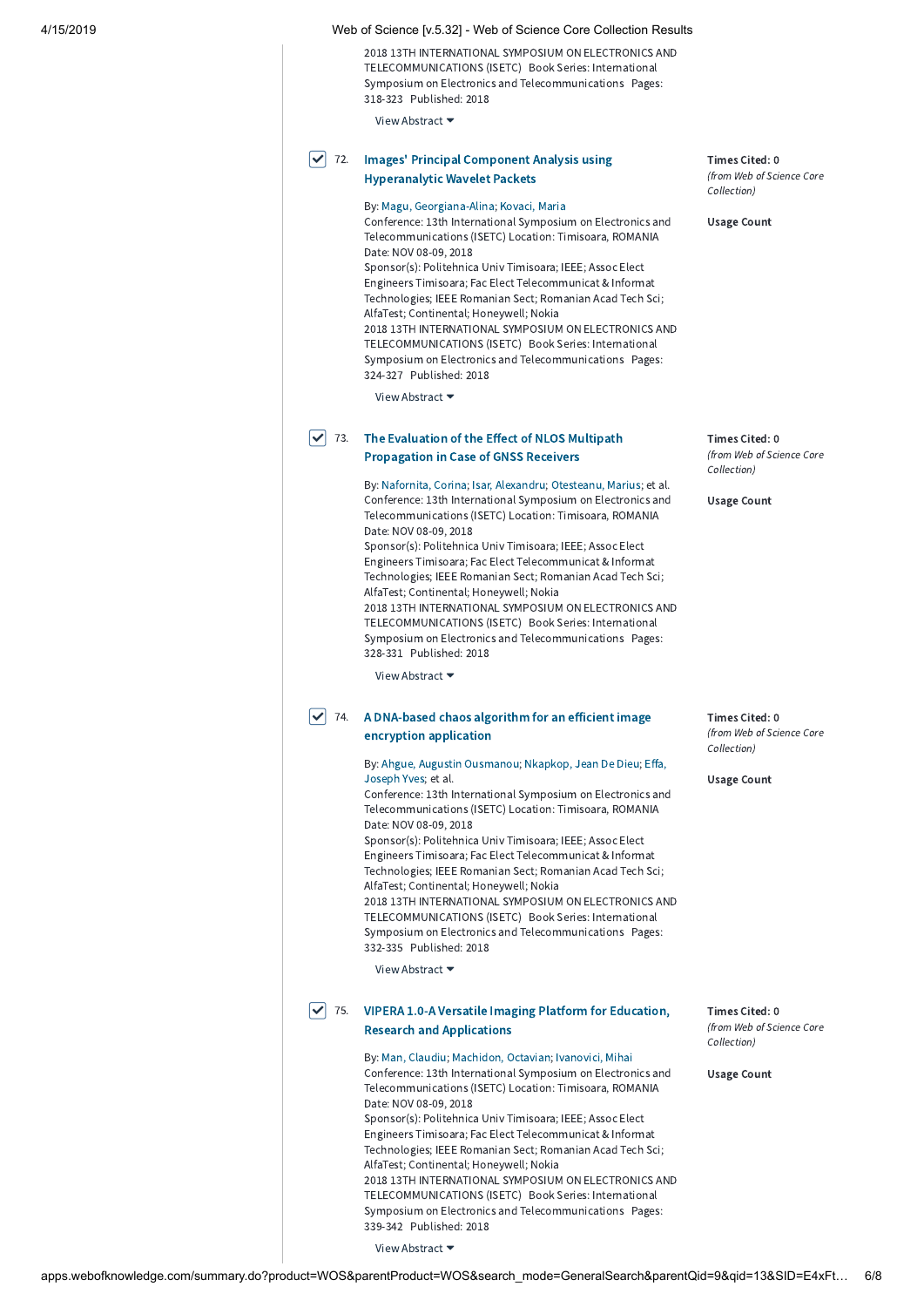| 4/15/2019 |                             | Web of Science [v.5.32] - Web of Science Core Collection Results                                                                                                                                                                                                                                                                                                                                                                                                                                                                                                                                                                                                                                                                                                                            |                         |
|-----------|-----------------------------|---------------------------------------------------------------------------------------------------------------------------------------------------------------------------------------------------------------------------------------------------------------------------------------------------------------------------------------------------------------------------------------------------------------------------------------------------------------------------------------------------------------------------------------------------------------------------------------------------------------------------------------------------------------------------------------------------------------------------------------------------------------------------------------------|-------------------------|
|           | 76.<br>✓                    | VR for Education in Information and Tehnology:<br>application for Bubble Sort<br>By: Nicola, Stelian; Stoicu-Tivadar, Lacramioara; Patrascoiu,<br>Alexandru<br>Conference: 13th International Symposium on Electronics and<br>Telecommunications (ISETC) Location: Timisoara, ROMANIA<br>Date: NOV 08-09, 2018<br>Sponsor(s): Politehnica Univ Timisoara; IEEE; Assoc Elect<br>Engineers Timisoara; Fac Elect Telecommunicat & Informat<br>Technologies; IEEE Romanian Sect; Romanian Acad Tech Sci;<br>AlfaTest; Continental; Honeywell; Nokia<br>2018 13TH INTERNATIONAL SYMPOSIUM ON ELECTRONICS AND<br>TELECOMMUNICATIONS (ISETC) Book Series: International<br>Symposium on Electronics and Telecommunications Pages:<br>343-346 Published: 2018<br>View Abstract ▼                    | Τiι<br>(fr<br>Cо<br>Us  |
|           | $\blacktriangledown$<br>77. | Developing hybrid mobile applications for learning<br>By: Holotescu, Victor; Andone, Diana; Vasiu, Radu<br>Conference: 13th International Symposium on Electronics and<br>Telecommunications (ISETC) Location: Timisoara, ROMANIA<br>Date: NOV 08-09, 2018<br>Sponsor(s): Politehnica Univ Timisoara; IEEE; Assoc Elect<br>Engineers Timisoara; Fac Elect Telecommunicat & Informat<br>Technologies; IEEE Romanian Sect; Romanian Acad Tech Sci;<br>AlfaTest; Continental; Honeywell; Nokia<br>2018 13TH INTERNATIONAL SYMPOSIUM ON ELECTRONICS AND<br>TELECOMMUNICATIONS (ISETC) Book Series: International<br>Symposium on Electronics and Telecommunications Pages:<br>347-350 Published: 2018<br>View Abstract ▼                                                                        | Τ'n<br>(fro<br>Cо<br>Us |
|           | 78.<br>✓                    | <b>Towards Document Flow Discovery in e-Government</b><br><b>Systems</b><br>By: Repta, Dragos; Moisescu, Mihnea Alexandru; Nae, Andrei<br>Corneliu; et al.<br>Conference: 13th International Symposium on Electronics and<br>Telecommunications (ISETC) Location: Timisoara, ROMANIA<br>Date: NOV 08-09, 2018<br>Sponsor(s): Politehnica Univ Timisoara; IEEE; Assoc Elect<br>Engineers Timisoara; Fac Elect Telecommunicat & Informat<br>Technologies; IEEE Romanian Sect; Romanian Acad Tech Sci;<br>AlfaTest; Continental; Honeywell; Nokia<br>2018 13TH INTERNATIONAL SYMPOSIUM ON ELECTRONICS AND<br>TELECOMMUNICATIONS (ISETC) Book Series: International<br>Symposium on Electronics and Telecommunications Pages:<br>351-354 Published: 2018<br>View Abstract $\blacktriangleright$ | Τiι<br>(fro<br>Cо<br>Us |
|           | 79.                         | Using ICT support for STEM education in disadvantaged<br>youth learning<br>By: Maris, Simina; Maris, Stefan-Alfred; Cojocariu, Nicoleta; et<br>al.<br>Conference: 13th International Symposium on Electronics and<br>Telecommunications (ISETC) Location: Timisoara, ROMANIA<br>Date: NOV 08-09, 2018<br>Sponsor(s): Politehnica Univ Timisoara; IEEE; Assoc Elect<br>Engineers Timisoara; Fac Elect Telecommunicat & Informat<br>Technologies: IEEE Romanian Sect: Romanian Acad Tech Sci:                                                                                                                                                                                                                                                                                                 | Tiı<br>(fro<br>Cо<br>Us |

Technologies; IEEE Romanian Sect; Romanian Acad Tech Sci; AlfaTest; Continental; Honeywell; Nokia 2018 13TH INTERNATIONAL SYMPOSIUM ON ELECTRONICS AND

TELECOMMUNICATIONS (ISETC) Book Series: International Symposium on Electronics and Telecommunications Pages: 355-358 Published: 2018

View Abstract ▼

 $\overline{\blacktriangledown}$ 

| Select Page        | 心 | 5K | Save to EndNote online |  |
|--------------------|---|----|------------------------|--|
| Add to Marked List |   |    |                        |  |

mes Cited: 0 om Web of Science Core llection)

sage Count

mes Cited: 0 om Web of Science Core Nection)

sage Count

mes Cited: 0 om Web of Science Core Nection)

sage Count

mes Cited: 0 om Web of Science Core dlection)